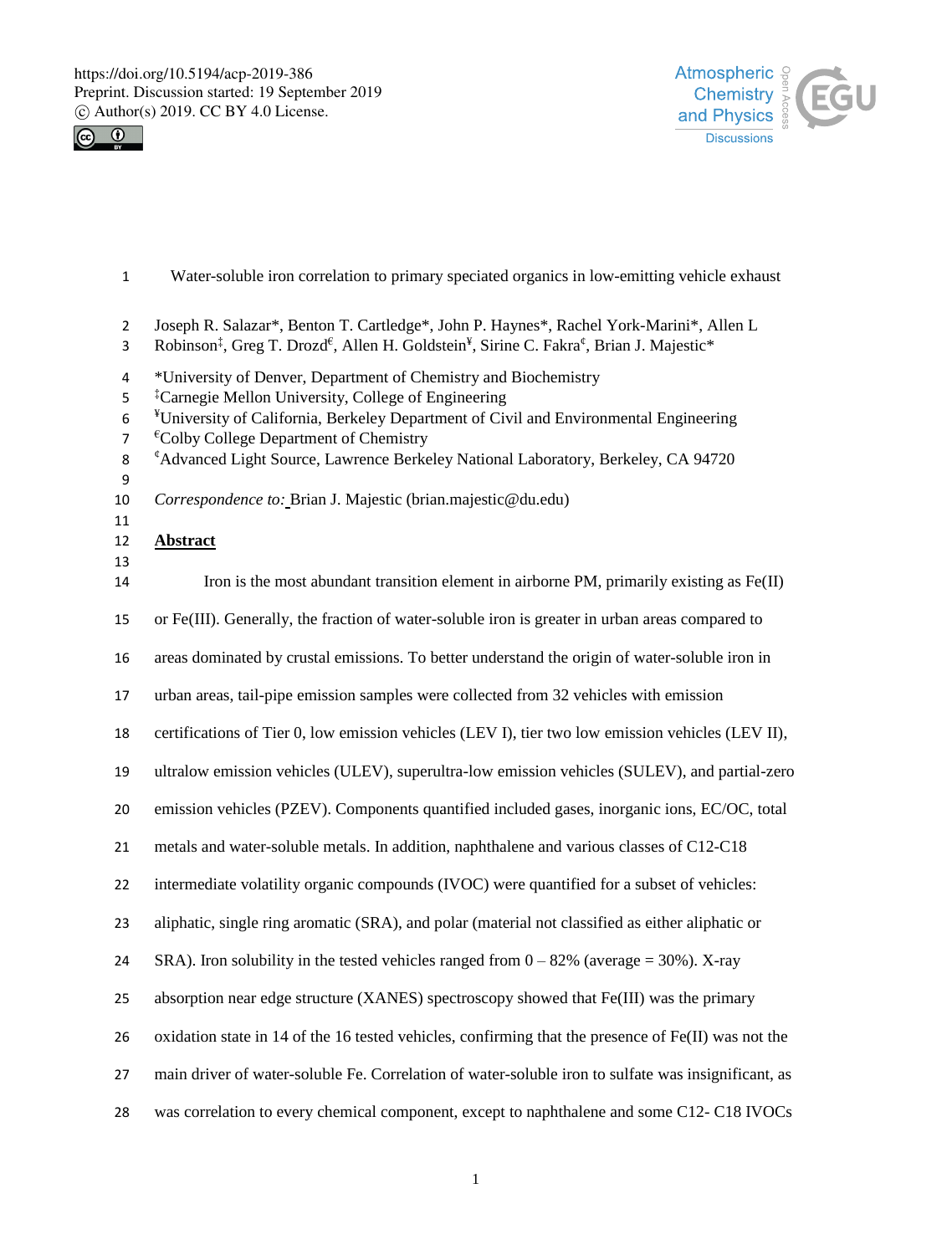



| 29 | with $R^2$ values as high as 0.56. A controlled benchtop study confirmed that naphthalene, alone,  |
|----|----------------------------------------------------------------------------------------------------|
| 30 | increases iron solubility from soils by a factor of 5.5 and that oxidized naphthalene species are  |
| 31 | created in the extract solution. These results suggest that the large driver in water-soluble iron |
| 32 | from primary vehicle tail-pipe emissions is related to the organic composition of the PM,          |
| 33 | indicating the organic fraction of the PM influences the behavior and solubility of iron.          |
| 34 | 1. Introduction                                                                                    |
| 35 | Iron has been identified as a limiting nutrient for phytoplankton in approximately half of         |

 the world's oceans, with deposition from the atmosphere as the major source (Moore and Abbott, 2002; Sholkovitz et al., 2012). Phytoplankton is one of the controlling factors of fixed nitrogen in many parts of the oceans and, consequently, plays a major role in the ocean's biogeochemical cycles (Baker et al., 2006; Chen and Siefert, 2004; Kraemer, 2004; Shi et al., 2012; Tagliabue et al., 2017). Also, water-soluble iron fractions are linked to the creation of reactive oxygen species (ROS) in lung fluid and in environmental matrices through Fenton chemistry (Hamad et al., 2016). These ROS impart oxidative stress on the respiratory system, contributing to various health effects (Landreman et al., 2008; Park et al., 2006; Verma et al., 2014).

 Annually, approximately 55 Tg of iron enters the atmosphere from crustal sources (Luo et al., 2008). Of this, 14-16 Tg are deposited into the ocean, impacting the marine life and influencing the ecosystems (Gao, 2003; Jickells et al., 2005). Typically, airborne iron from crustal sources ranges from 0.05-2% water-soluble of the total iron (Bonnet, 2004; Sholkovitz et al., 2012). Relative water-soluble iron in urban environments is higher, ranging from 2-50% of the total (Majestic et al., 2007; Sedwick et al., 2007; Sholkovitz et al., 2012). It is sugessted that combustion sources including fossil fuel burning, incinerator use and biomass burning may be a 51 large contributor to the water-soluble iron fraction, contributing 0.66-1.07 Tg  $a^{-1}$  of water-soluble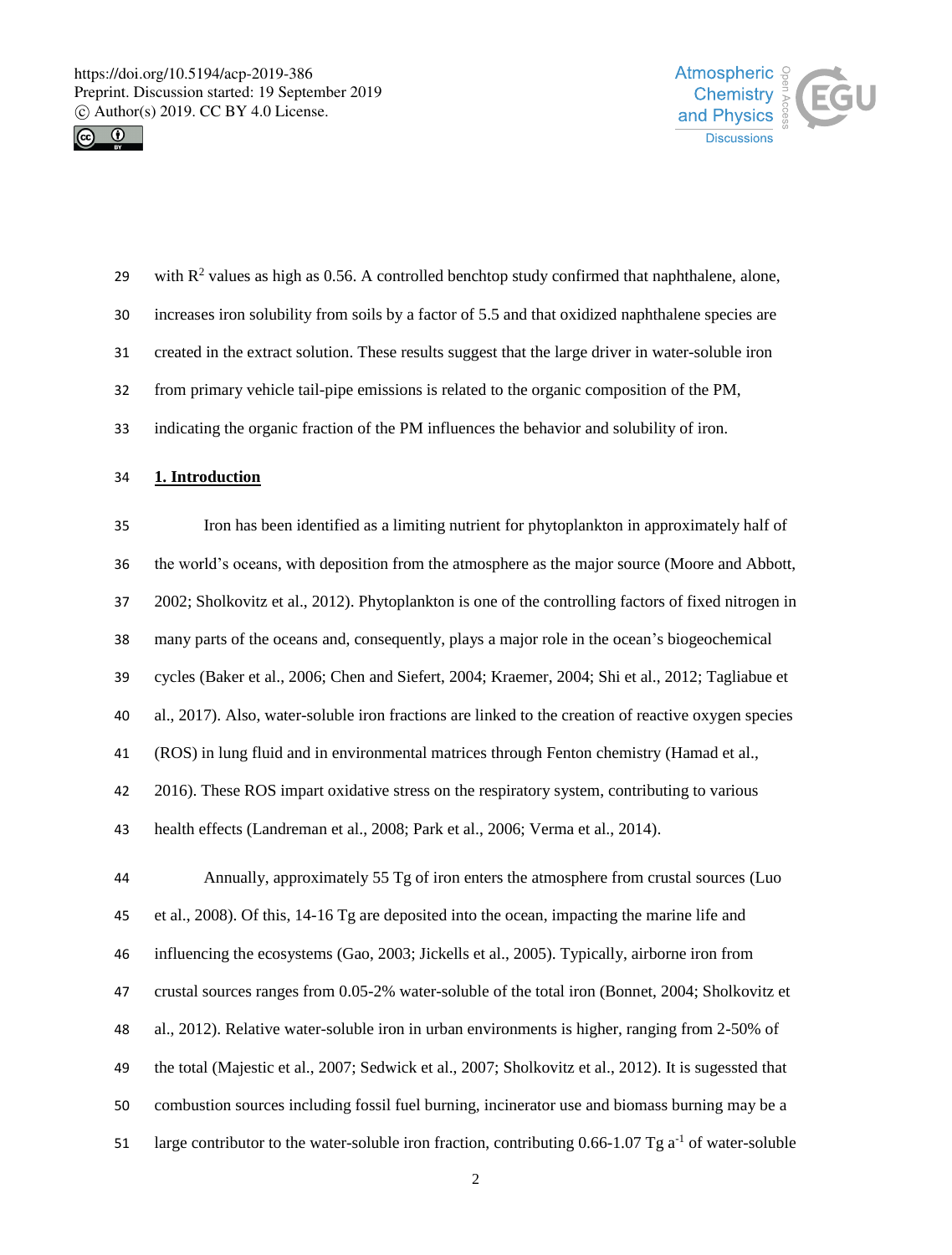



| 52 | iron and this iron has been correlated to anthropogenic sources (Chuang et al., 2005; Luo et al.,              |
|----|----------------------------------------------------------------------------------------------------------------|
| 53 | 2008; Sholkovitz et al., 2009). Even though total iron emissions from combustion sources are                   |
| 54 | small in comparison to crustal sources, the relative insolubility of crustal iron leads to the                 |
| 55 | possibility that combustion sources contribute 20%-100% of water-soluble iron into the                         |
| 56 | atmosphere (Luo et al., 2008; Sholkovitz et al., 2012).                                                        |
| 57 | Previous studies in tunnels and parking structures have reported iron ranging from five to                     |
| 58 | approximately 3,500 ng $m^{-3}$ , revealing that brake wear, tire wear, resuspended road dust, and tail        |
| 59 | pipe emissions can be important sources of trace elements (Kuang et al., 2017; Lawrence et al.,                |
| 60 | 2013; Li and Xiang, 2013; Lough et al., 2005; Park et al., 2006; Verma et al., 2014). Within the               |
| 61 | engine, iron is likely to result from combusted gasoline, which has pre-combusted concentrations               |
| 62 | ranging from 13-1000 $\mu$ g L <sup>-1</sup> (Lee and Von Lehmden, 1973; Santos et al., 2011; Teixeira et al., |
| 63 | 2007). Additionally, computational models of combustion in engines suggest that iron emissions                 |
| 64 | could originate from the fuel injector nozzle inside the engine block (Liati et al., 2015).                    |
| 65 | There are many different factors that may contribute to water-soluble iron and, as a result,                   |
| 66 | several different hypotheses have been developed relating to how iron is solubilized in ambient                |
| 67 | atmospheres. First, correlation of ambient iron to sulfates in ambient aerosols suggest the                    |
| 68 | possibility of iron solubilization (Desboeufs et al., 1999; Hand et al., 2004; Mackie et al., 2005;            |
| 69 | Oakes et al., 2012b). However, laboratory studies investigating the heterogeneous chemistry of                 |
| 70 | iron have not shown any change in iron water-solubility, speciation, or oxidation state upon                   |
| 71 | exposure to gaseous SO <sub>2</sub> (Cartledge et al., 2015; Luo et al., 2005; Majestic et al., 2007; Oakes et |
| 72 | al., 2012a). A second hypothesis is that particle-bound iron oxidation state may control iron                  |
| 73 | water solubility. Thus far, the limited field studies have been unable to show that iron oxidation             |
| 74 | state is correlated to iron's resulting water solubility, as the majority of iron found in aerosol             |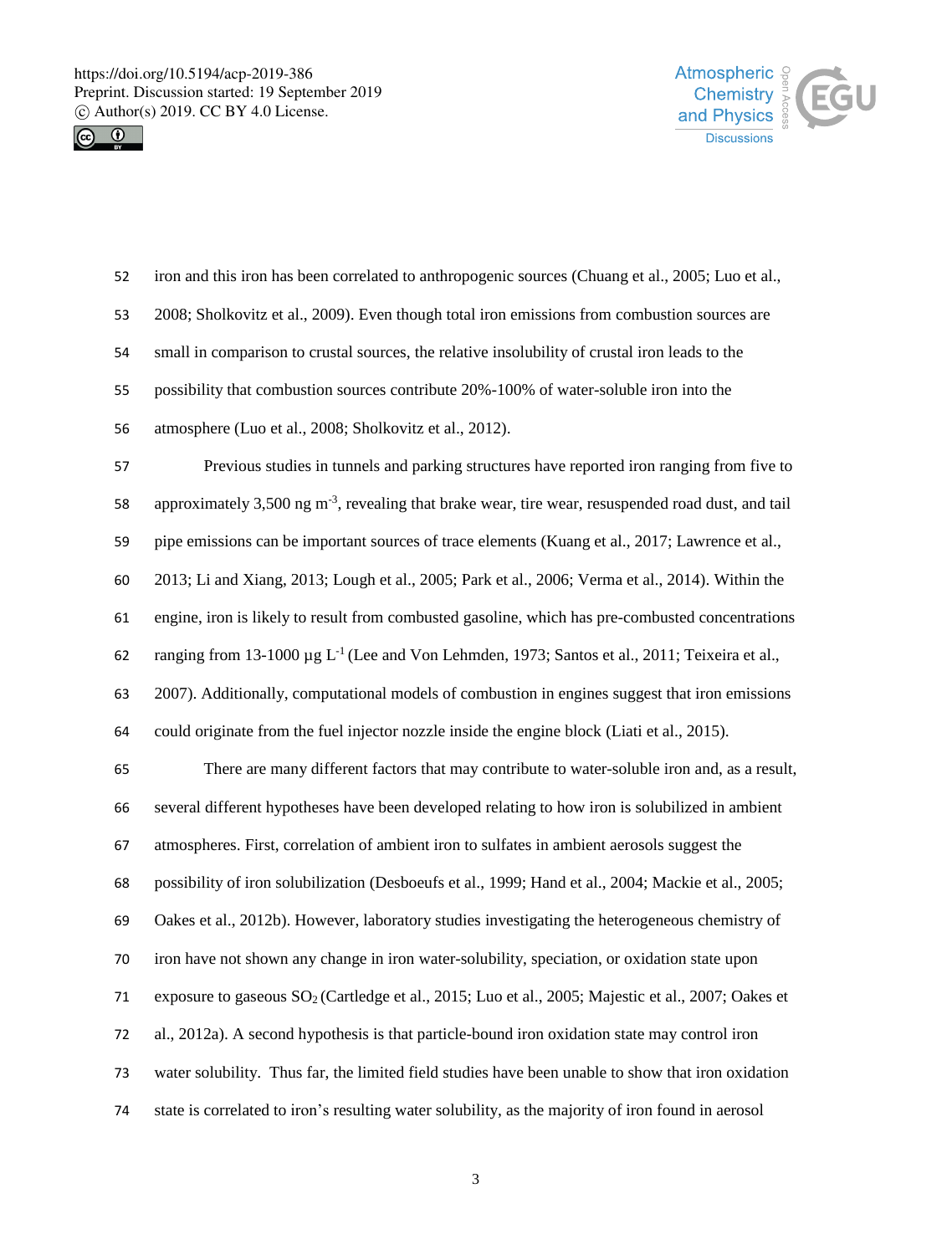



| 75 | particles is in the less soluble Fe(III) oxidation state (Luo et al., 2005; Majestic et al., 2007;   |
|----|------------------------------------------------------------------------------------------------------|
| 76 | Oakes et al., 2012a). A third, broad, iron solubilization hypothesis emphasizes an iron-organic      |
| 77 | interaction (Baba et al., 2015; Vile et al., 1987). For example, a significant increase in water-    |
| 78 | soluble iron is observed in the presence of oxalate and formate in ambient aerosols and in cloud     |
| 79 | droplets (Paris et al., 2011; Zhu et al., 1993). Other studies have suggested that the photolysis of |
| 80 | polycyclic aromatic hydrocarbons leads to reduced iron, which may result in greater iron water       |
| 81 | solubility (Faiola et al., 2011; Haynes et al., 2019; Pehkonen et al., 1993; Zhu et al., 1993).      |
| 82 | In this study, we explore all three hypotheses (bulk ions, iron oxidation state, and organic         |
| 83 | speciation) in relation to iron solubility. Specifically, we examine the water-soluble iron emitted  |
| 84 | from 32 light duty gasoline vehicles with certifications of Tier 0, low emission vehicle (LEV I),    |
| 85 | tier two low emission vehicles (LEV II), ultralow emission vehicles (ULEV), superultra-low           |
| 86 | emission vehicles (SULEV), and partial-zero emission vehicles (PZEV). The total and water-           |
| 87 | soluble trace elements are compared to the ions, gaseous compounds, and organic emissions            |
| 88 | from the same vehicle set. Additionally, we acquired data on the emitted iron oxidation states on    |
| 89 | the exhaust particles. From this data set, real tail-pipe emission samples were explored to          |
| 90 | discover how various components of automobile exhaust affect the water solubility of iron.           |
| 91 | 2. Materials and Methods                                                                             |
| 92 | 2.1. Sample Collection                                                                               |

 Exhaust samples from 32 gasoline vehicles were collected at the California Air Resources Board (CARB) Haagen-Smit laboratory over a six-week period. Standard emission test results from this campaign have been reported previously (Saliba et al., 2017). A description of the dynamometer, emission dilution system, and instrumentation used in the vehicle set up is provided elsewhere (May et al., 2014; Saliba et al., 2017). Briefly, each vehicle was tested on a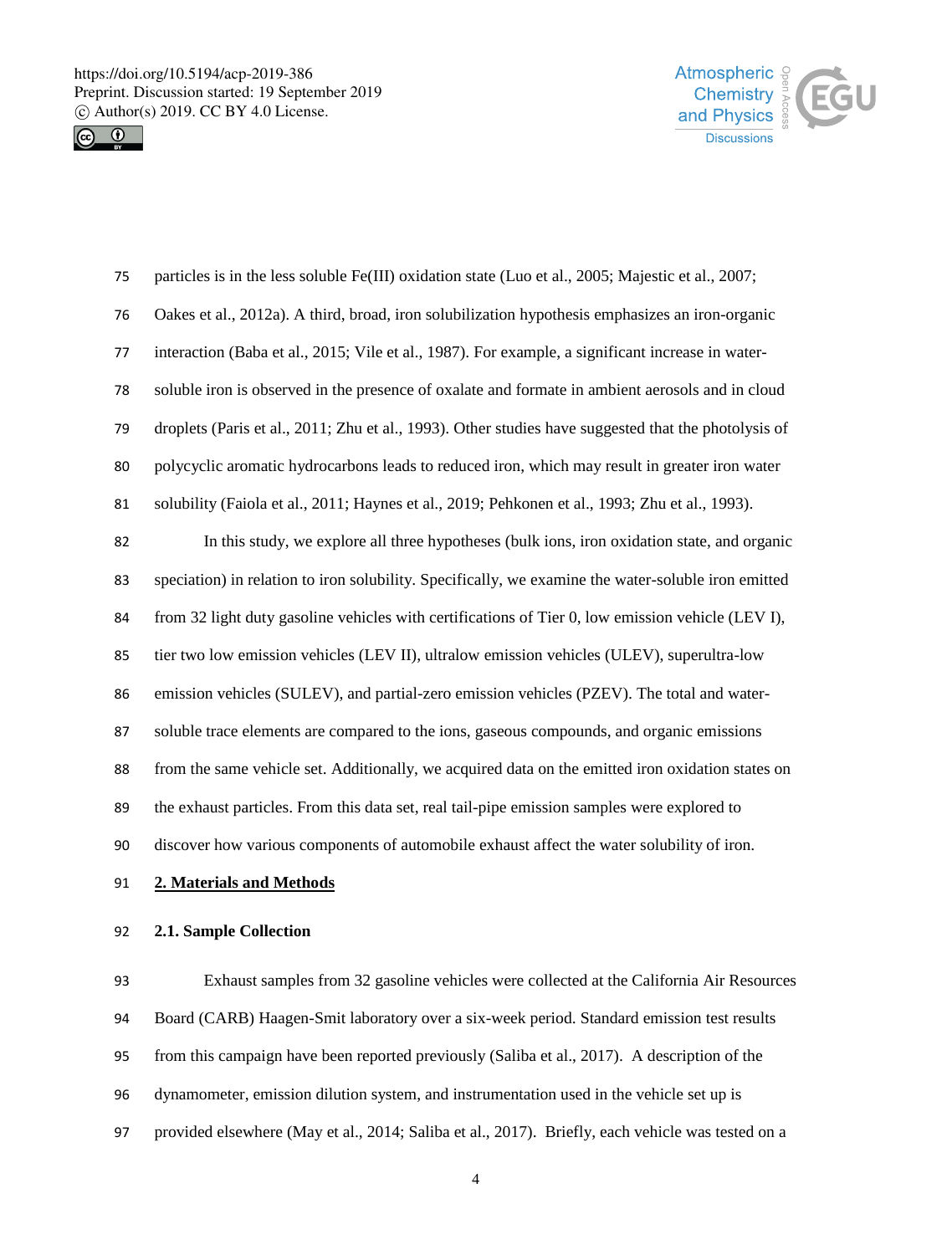



| 98  | dynamometer using the cold-start Unified California (UC) Drive Cycle or the hot start Modal                               |
|-----|---------------------------------------------------------------------------------------------------------------------------|
| 99  | Arterial Cycle 4. Emission samples were collected using a constant volume sampler from which                              |
| 100 | a slipstream of dilute exhaust was drawn at a flow rate of 47 L min <sup>-1</sup> . The particulate exhaust               |
| 101 | emissions were then collected on the pre-cleaned Teflon filters. The Teflon filters were stored in                        |
| 102 | a freezer until extraction and analysis was performed. Filter holders were maintained at 47°C                             |
| 103 | during sampling as per the CFR86 protocol.                                                                                |
| 104 | The vehicles were recruited from private citizens, rental car agencies, or part of the Air                                |
| 105 | Resource Board fleet. The vehicles tested were categorized by model years (1990-2014), vehicle                            |
| 106 | type (passenger car and light-duty trucks), engine technologies (GDI and PFI), emission                                   |
| 107 | certification standers (Tier1 to SULEV), make, and model. All vehicles were tested using the                              |
| 108 | same commercial gasoline fuel which had a 10 % ethanol blend and a carbon fraction of 0.82                                |
| 109 | (Saliba et al., 2017).                                                                                                    |
| 110 | Gases (CO, CO <sub>2</sub> , CH <sub>4</sub> , NO, and NO <sub>2</sub> ) and total hydrocarbons (THC) were collected into |
| 111 | heated Tedlar bags by UC Drive Cycles. Analysis of CO and CO <sub>2</sub> was measured by                                 |
| 112 | nondispersive infrared detectors (IRD-4000), CH <sub>4</sub> by gas chromatography-FID, $NOx$ by                          |
| 113 | chemiluminescence (CLD 4000) and THC by FID (Drozd et al., 2016; Saliba et al., 2017).                                    |
| 114 | Particle phase emissions were collected using three sampling trains operated in parallel off of the                       |
| 115 | end of the CVS dilution tunnel. Train 1 contained a Teflon filter (47 mm, Pall-Gelman, Teflo                              |
| 116 | R2PJ047). Train 2 contained two quartz filters (47 mm, Pall-Gelman, Tissuquartz 2500 QAOUP)                               |
| 117 | in series. Train 3 contained an acid-cleaned Teflon filter followed by a quartz filter (47 mm,                            |
| 118 | Teflo, Pall Life Sciences, Ann Arbor, MI). The Teflon filter in Train 1 was analyzed by ion                               |
| 119 | chromatography for water-soluble anions and cations and these data are presented elsewhere                                |
| 120 | (Hickox et al., 2000). Train 2 included two parallel sets of Tenax-TA sorbent tubes (Gerstel)                             |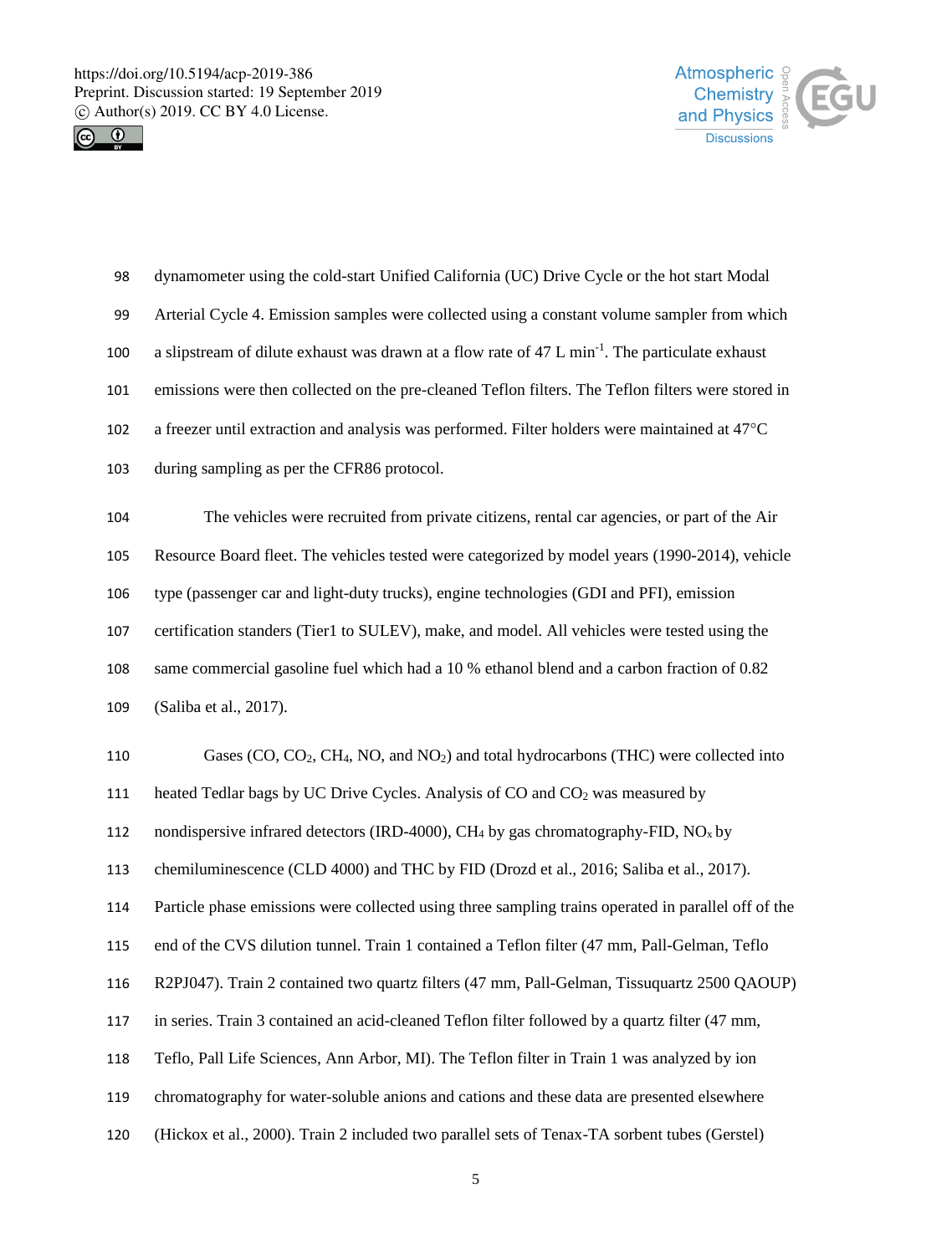



| 121 | downstream of the Teflon filter. The first set was 2 tubes connected in parallel. One of these                |
|-----|---------------------------------------------------------------------------------------------------------------|
| 122 | tubes was used to collect emissions during the cold start phase of UC (the first five minutes,                |
| 123 | commonly referred to as bag 1). The other tube was used to sample emissions during the                        |
| 124 | combined hot-running and hot start phases of the UC (bags 1 and 2). The second set of sorbent                 |
| 125 | tubes was connected in series to collect emissions over the entire UC test. The flow rate was 0.5             |
| 126 | L min <sup>-1</sup> through each Tenax tube. The Teflo filter in Train 3 was used for total and water-soluble |
| 127 | trace element analysis and particle-bound iron oxidation state and is the focus of this study.                |

## **2.2. Materials Preparation**

 All vessel cleaning and analytical preparation for the trace elements was performed under a laminar flow hood with incoming air passing through a high efficiency particulate air (HEPA) filter. All water used was purified to 18.2 MΩ-cm (Milli-Q Thermo-Fisher Nanopore).Fifteen and 50 mL plastic centrifuge vials, Petri dishes (Fisher), Teflon forceps (Fisher), syringe (Fisher), nitro cellulose paper (Fisher), and syringe cases (Life Sciences Products) were prepped by an acid cleaning process. For the plastic centrifuge vials, Petri dishes, Teflon forceps, syringe, and syringe cases this involved 24-hour soaks in a 10% reagent grade nitric acid bath followed by 10% reagent grade hydrochloric bath then a 3% trace metal grade nitric acid (Fisher) resting bath with MQ rinses before, after and between each step. The nitro cellulose paper was cleaned by soaking in 2% HCl for 24 hours then rinsing with MQ water. Then, 2% HCl and MQ water were pushed through the filter. Teflon beaker liners were cleaned by an acetone rinse, then an overnight bath of 100% HPLC-grade acetonitrile and a final overnight bath of 5% trace-metal grade nitric acid. 0.20 micron syringe filters (Whatman, Marlborough, MA) were prepared with 10% trace-metal grade hydrochloric acid, MQ water and 5% nitric acid rinse. All materials were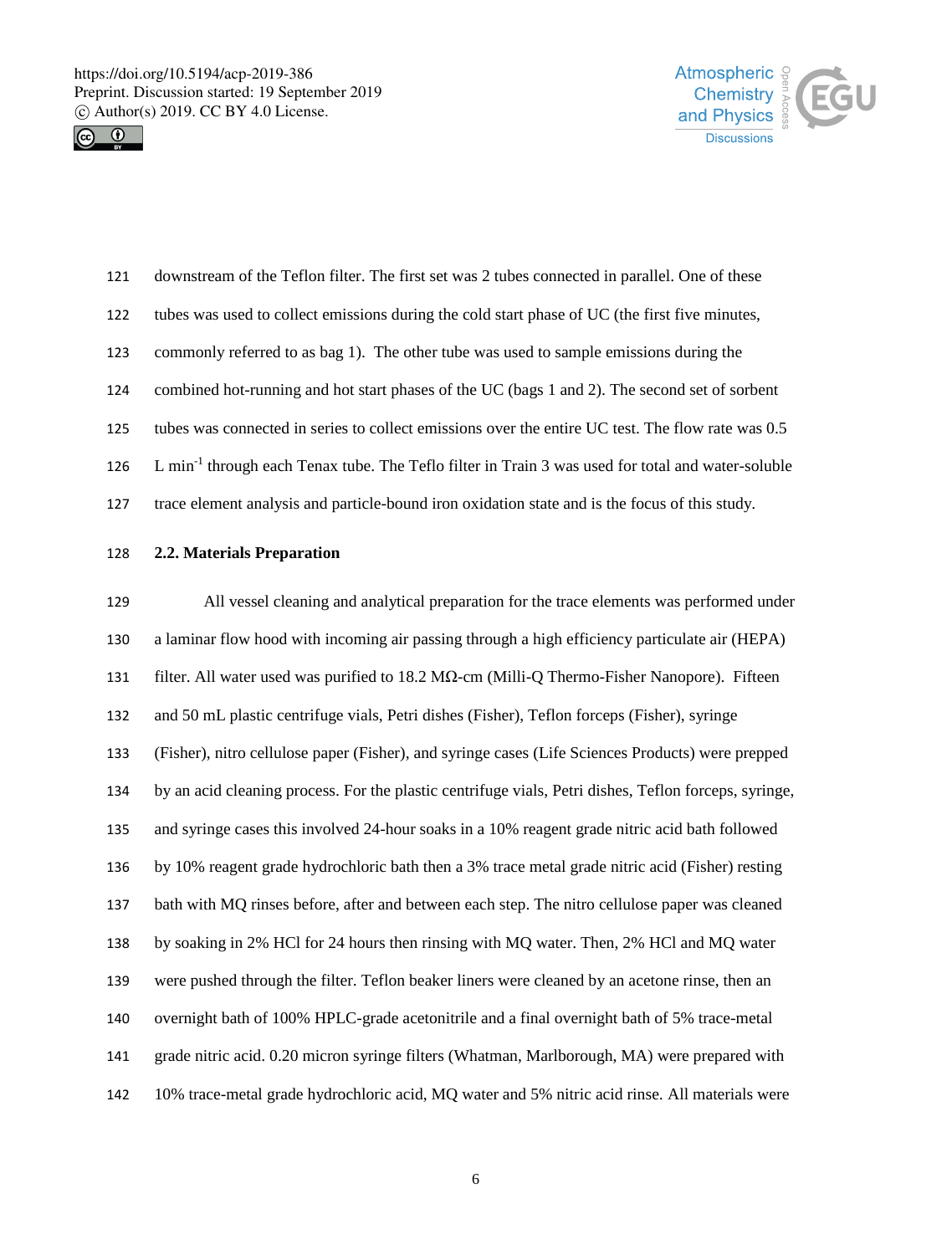



- handled with powder free nitrile gloves (Fisher), double bagged, and handled inside a
- polypropylene laminar flow hood (NuAire, Plymouth, MN).
- The 47 mm Teflon filters were cleaned by submerging them in 10% trace metal grade
- nitric acid and rinsing with MQ water. The filters were then stored in the acid cleaned Petri
- dishes and sealed with Teflon tape for storage.
- **2.3. Water-soluble metals sample preparations**

 Water-soluble elements were extracted for 2 hours from the Teflon filter on a shaker table in 10 mL of MQ water. The water extract was filtered with 2 µm pore size nitro cellulose filters. The Teflon filter and the nitro cellulose filters were saved for total metals digestion. The water- soluble element extract was acidified to 5% trace-metal grade nitric acid and 2.5% trace-metal grade hydrochloric acid to be analyzed by inductively coupled plasma mass spectrometry (ICP-MS, Agilent 7700).

# **2.4. Sample preparation for total elemental analysis**

156 After the polymethylpentene ring was removed from the Teflon filters and ~3% (measured exactly) of the filters cut and saved for X-ray absorption near edge structure (XANES) spectroscopy, the Teflon and the nitro cellulose filters for each sample were placed together into a microwave digestion vessel. To each digestion vessel, 750 µL of concentrated trace metal grade nitric acid, 250 µL of concentrated trace grade hydrochloric acid, 100 µL of concentrated trace grade hydrofluoric acid, and 100 µL of 30% hydrogen peroxide was added. These samples were digested (Ethos EZ, Milestone Inc) according to the following a temperature program: 15-minute ramp to 200 °C, then held at 200 °C for 15 minutes, and a 60-minute cooling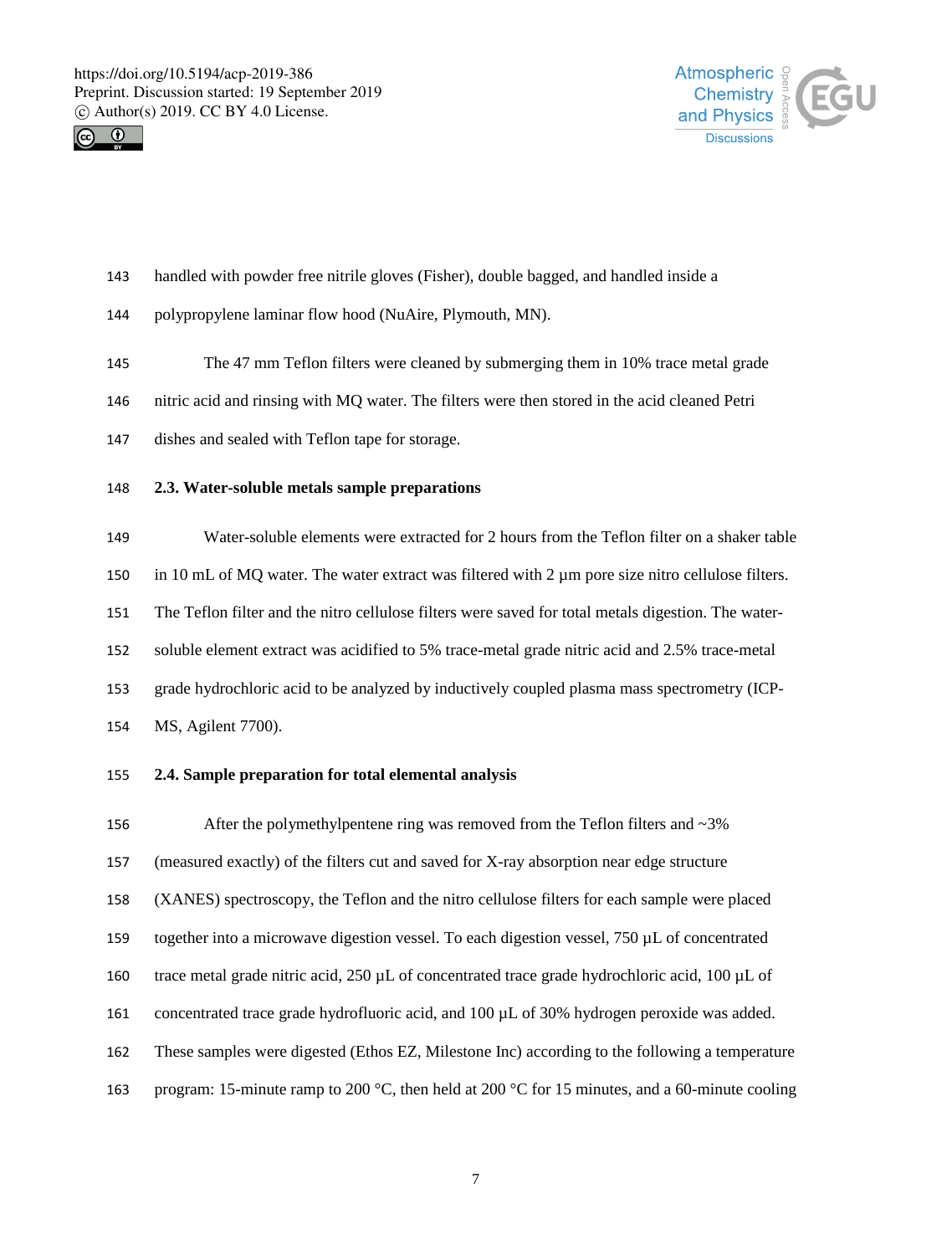



- period.(Cartledge and Majestic, 2015) The samples were cooled to room temperature for 1 hour
- and the solution was diluted to 15 mL with MQ water and analyzed via ICP-MS.

### **2.5. Elemental analysis**

 Blank filters and standard reference materials (SRMs) were digested alongside the exhaust samples using the same digestion process described above. Three SRMs were used to address the recoveries of our digestion process: urban particulate matter (1648a, NIST), San Joaquin Soil (2709a, NIST), and Recycled Auto Catalyst (2556, NIST). The recoveries of the SRMs were between 80-120%. The elements analyzed included Na, Mg, Al, K, Ca, Ti, V, Cr, Mn, Fe, Co, Ni, Cu, Zn, As, Se, Rb, Sr, Mo, Rh, Pd, Ag, Cd, Sb, Cs, Ba, Ce, Pt, Pb, U. Indium (~1 ppb) was used as an internal standard and a He collision cell was used to remove isobaric interferences. **2.6. XANES Spectroscopy**

 X-ray absorption near-edge structure (XANES) and X-ray fluorescence (XRF) data for 16 vehicle exhaust samples were collected at the Advanced Light Source Microprobe beamline (10.3.2), Lawrence Berkeley National Laboratory, Berkeley, CA (Marcus et al., 2004). To locate iron spots on the filters, a broad XRF elemental map of each sample was acquired at 10 keV 180 using  $12 \mu m$  by  $12 \mu m$  pixel size and 50 ms dwell time per pixel.  $\mu XRF$  spectra were simultaneously recorded on each pixel of the map. Iron oxidation state and iron-bearing phases were investigated using iron K-edge extended XANES. The spectra were recorded in fluorescence mode by continuously scanning the Si (111) monochromator (Quick XAS mode) from 7011 to 7415 eV. The data were calibrated using an iron foil with first derivative set at 7110.75 eV (Kraft et al., 1996). All data were recorded using a seven-element solid state Ge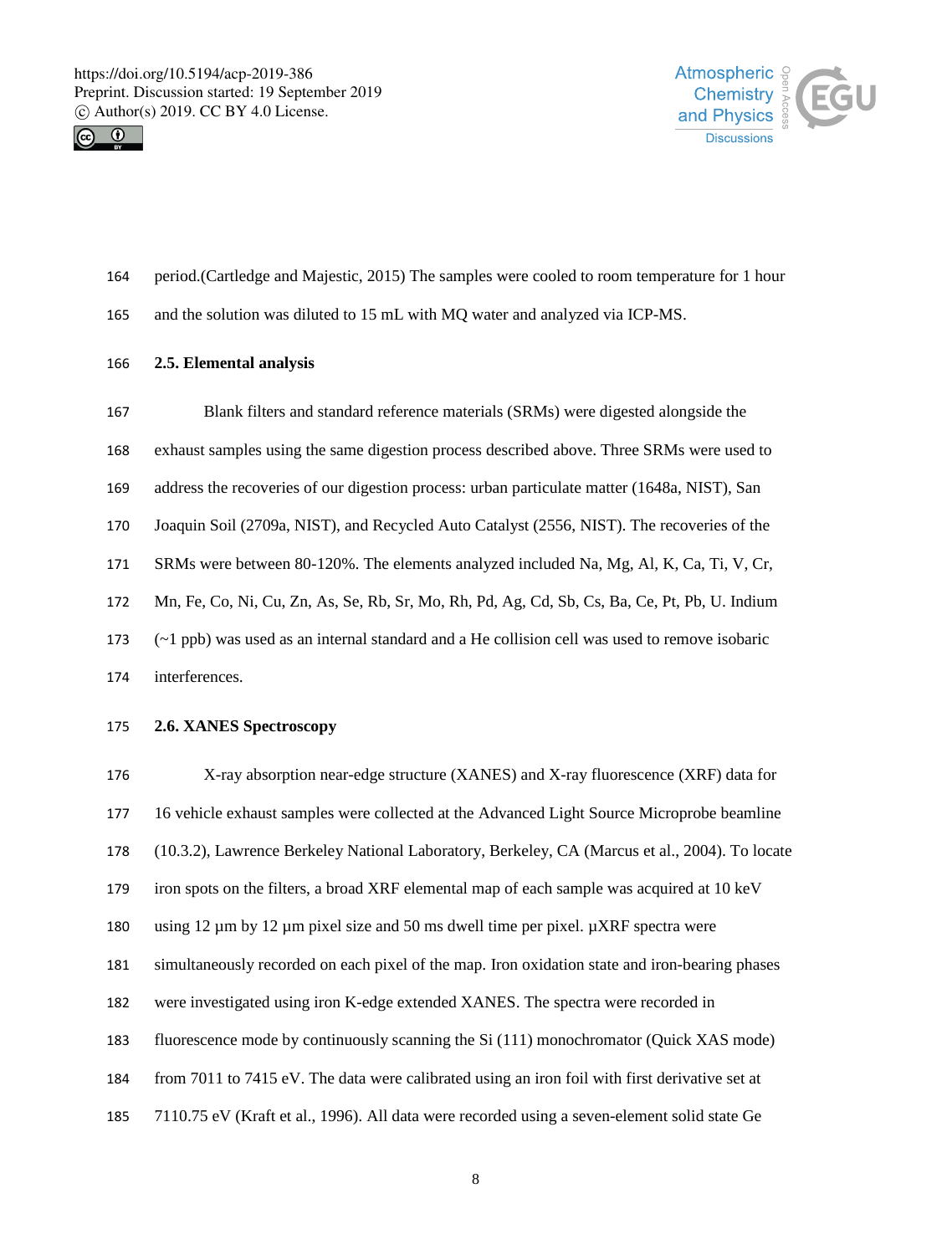



 detector (Canberra, ON). The spectra were deadtime corrected, deglitched, calibrated, pre-edge background subtracted and post-edge normalized using a suite of LabVIEW custom programs available at the beamline (Marcus et al., 2008). To rapidly survey iron oxidation state, a valence scatter plot was generated from normalized XANES data using a custom Matlab code and a large database of iron standards (10.3.2 XAS database) (Marcus et al., 2008). Least-square linear combination fitting (LCF) was subsequently performed in the range 7090 to 7365 eV to confirm iron valence and further identify the major mineral groups present. The best fit was chosen based 193 on 1) minimum normalized sum-square value (NSS=100×[ $\sum (\mu_{exp} - \mu_{fit})^2 / \sum (\mu_{exp}^2)$ ), where the addition of a spectral component to the fit required a 10% or greater improvement in the NSS 195 value, and 2) on the elements detected in the  $\mu$ XRF spectrum recorded on each XANES spot. 196 The uncertainty on the percentages of species present is estimated to be  $\pm 10\%$ .

## **2.7. Organic Speciation**

 A subset (10) of the 32 samples were quantified for IVOC using electron impact ionization with methods similar to that of Zhao et al., except adapted for GCxGC methods (Zhao et al., 2015, 2016). IVOC material was classified into three categories: aliphatic, single ring aromatic (SRA), and polar (Drozd et al., 2019). Classification within these three classes of compounds was determined by differences in second dimension retention time (polarity space) and by mass spectral characteristics in our GCxGC-MS analysis. All three classes of compounds were quantified by either compound specific calibration using known standards or relating total ion chromatogram (TIC) signals to calibration standards of similar volatility and polarity. In GCxGC, the TIC signal corresponds to a blob, or a region in volatility and polarity retention space. The GC-Image software package was used to create blobs from 2D chromatograms. Compounds were quantified by relating their TIC signal to that of the nearest standard in terms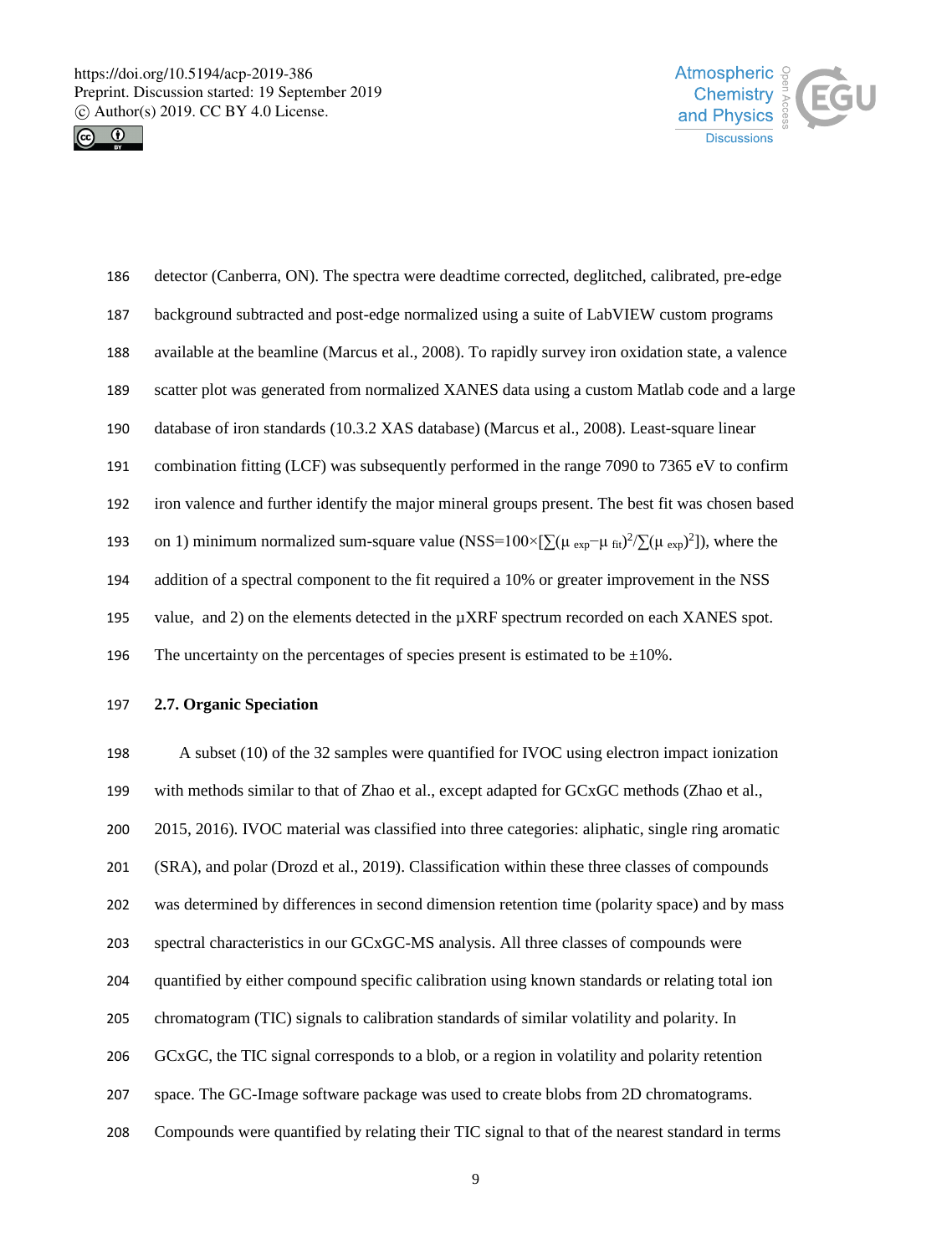



- of polarity and volatility. Volatility bins were defined that are evenly spaced with their center
- elution times corresponding to each *n*-alkane. TIC blobs were quantified using the calibration for
- the available standard of similar polarity in the same volatility bin.

## **2.8. Emission Factor Calculations**

- Emissions data are presented as fuel-based emission factors (EF). Emission factors are
- calculated as the amount of analyte emitted by mass per gram of fuel emitted.

215 
$$
EF_i(g g - fuel^{-1}) = \Delta m_i \frac{x_c(g)}{\Delta CO_2(g) + \Delta CO(g) + \Delta THC(g)}
$$

216  $\Delta CO_2$ ,  $\Delta CO_3$  and  $\Delta THC$  are the background corrected carbon concentration of CO<sub>2</sub>, CO, and

217 THC (Drozd et al., 2016; Goldstein et al., 2017), respectively.  $x_c$  is the fuel carbon mass

fraction of 0.82. ∆m<sup>i</sup> is the blank subtracted concentrations of species *i*.

## **2.9. Naphthalene and Iron Benchtop Study**

 To better understand the production of soluble iron during the water extraction process, a bench-top study was performed using three varying forms of iron with naphthalene. The iron stock solutions/suspensions included: 1) standardized San Joaquin soil (NIST SRM 2709a) containing 25 ppm total iron (soluble + insoluble) iron to determine the effects of crustal iron, 2) iron(II) sulfate to a concentration of 25 ppm to examine the effect of a soluble iron(II) source, 225 and 3) iron(III) sulfate to examine a source of soluble iron(III). In parallel, 100 mg of naphthalene crystals were added to 200 mL of MQ water. For the experiment, 100 mL of the naphthalene suspension and 1 mL of the iron suspension were added to Teflon liners (250 ppb 228 iron total), which were inserted into a jacked glass beaker temperature controlled to 25 °C. After 16 hr of stirring, 2 ml were filtered (0.2 μm) and acidified to 5% nitric acid. Soluble iron released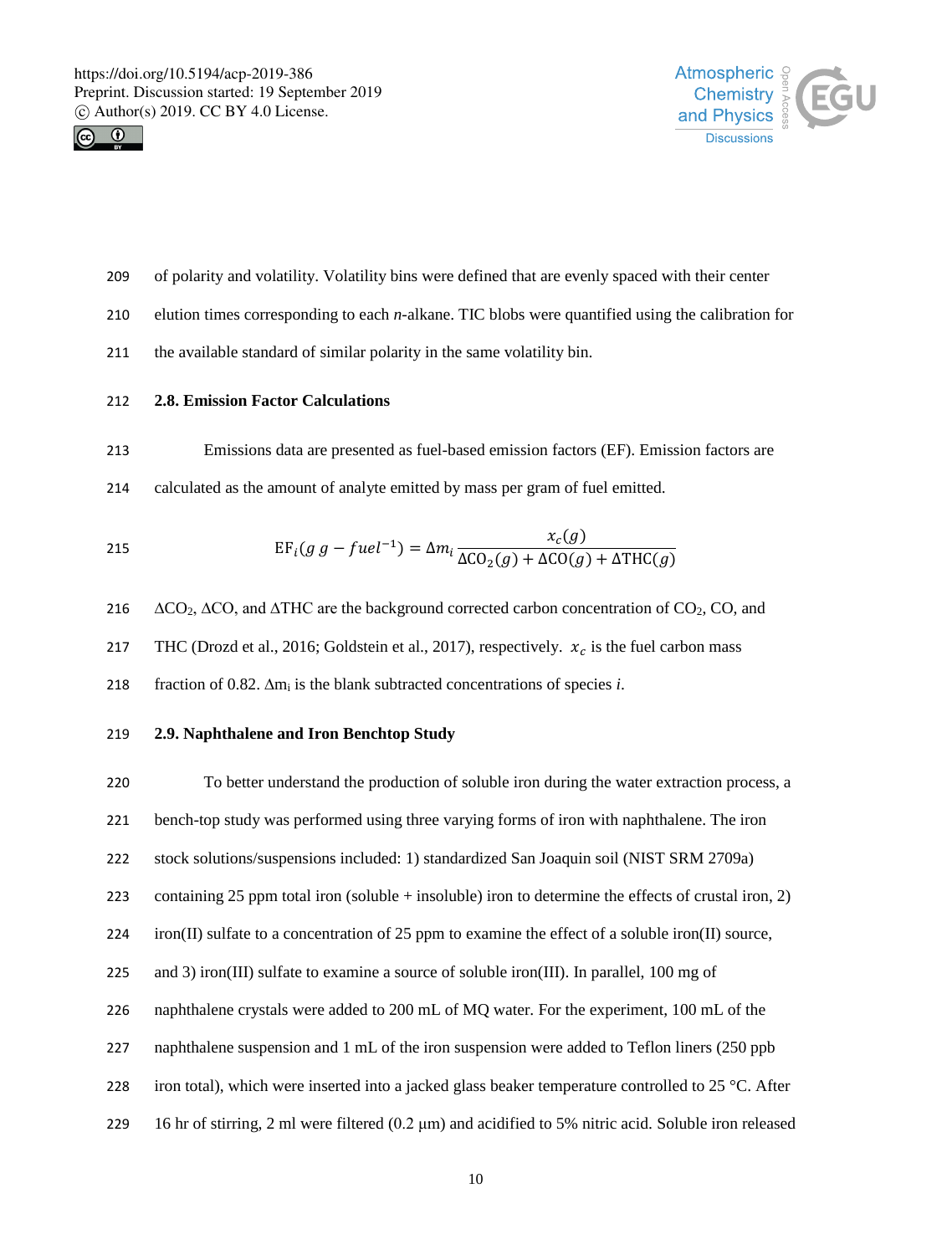



- from the soil both in the presence and absence of naphthalene was analyzed by ICP-MS.
- Chemical changes in naphthalene in the presence and absence of iron were monitored by HPLC.

### **3. Results and Discussion**

- *3.1. Total and water-soluble element exhaust concentrations*
- Table 1:

 Emissions of ions, organic species, gaseous species, and EC/OC from these tests have been published previously (Drozd et al., 2016, 2019; Goldstein et al., 2017; Saliba et al., 2017). In order to obtain a better understanding of the factors that influence iron solubility, we compare these with the total elements, trace elements, and iron oxidation state measurements. Generally, the elements with the highest EF are the lighter crustal elements Ca, Al, and Fe, with average EF 240 200, 100, and 80  $\mu$ g kg-fuel<sup>-1</sup> (Table 1), respectively. Iron has the third highest average EF of all 241 the elements and the highest of all transition elements, ranging from  $0 - 200 \mu g$  Fe kg-fuel<sup>-1</sup>. This is followed by three first row transition elements: Zn, Cu, and Ni with the respective 243 average EF of 60, 20, and 5  $\mu$ g kg-fuel<sup>-1</sup>. Other notable elements include Rh, Pd and Pt, likely originating from the catalytic convertor, with the respective average EF of 0.05, 0.7, and 0.04 µg 245 kg-fuel<sup>-1</sup>. Toxic elements include Cr, Pb, Mo and Sb with respective EF 5, 0.8, 5 and 0.2 µg kg-246 . fuel<sup>-1</sup>. A previous study has shown that various elements are enriched in used motor oil such as copper, zinc, manganese, iron and lead which could originate from engine wear (Majestic et al., 2009).

 Table 1 also shows the EF for the water-soluble fraction of the trace elements. The water-250 soluble EF for iron ranges from 0-150  $\mu$ g kg-fuel<sup>-1</sup>; or 0-82% of the total. At 20  $\mu$ g kg-fuel<sup>-1</sup>, average water-soluble iron was the third largest EF of all elements. There were relatively high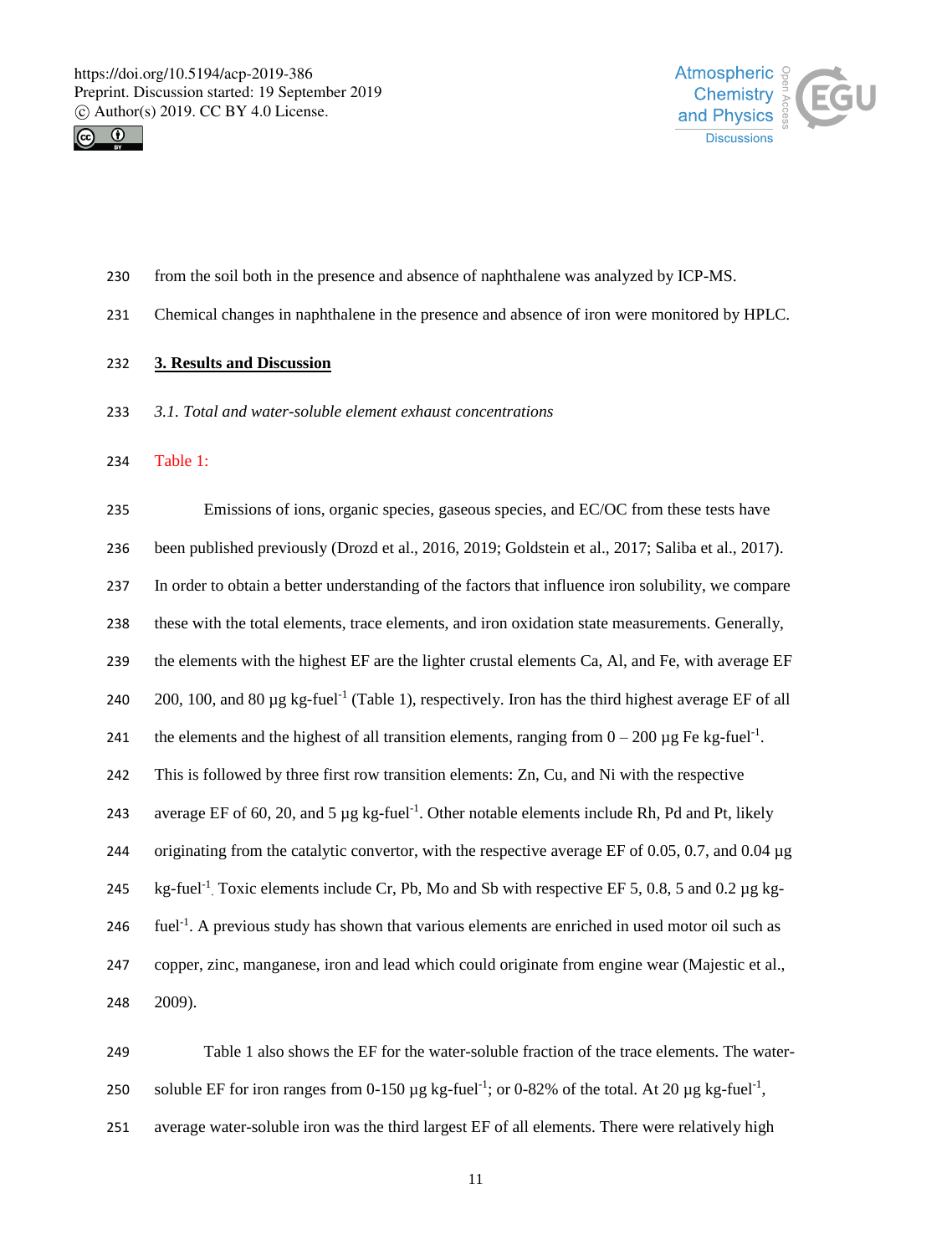



- 252 emissions of a few other water-soluble elements such as Ca with an average EF of 200  $\mu$ g kg-
- 253 fuel<sup>-1</sup> and Zn with tailpipe emissions averaging 40  $\mu$ g kg-fuel<sup>-1</sup>.
- 254 Table 2:

 Only a few studies report tailpipe emissions (i.e., dynamometer testing) of trace elements for diesel and gasoline-powered passenger cars and even fewer which have reported iron water solubility in low emitting vehicles (Tier1 to SULEV) (Norbeck et al., 1998; Schauer et al., 2002). 258 Table 2 compares the average exhaust PM composition and trace elements  $km^{-1}$  in this study to literature values for other passenger vehicles, including one diesel and three gasoline exhaust studies. For all elements, the per km emissions were greater in the diesel cohort, relative to the gasoline vehicles. Compared to previous studies, the trace elements emitted from older gasoline passenger vehicles resulted in an order of magnitude higher emissions for all elements, except 263 for aluminum, which only showed a factor of  $\sim$ 2 increase in older vehicles (Table 2). Iron shows 264 a large range in the three studies of gasoline vehicles, ranging from  $8.3-280 \mu$ g km<sup>-1</sup>, compared 265 to the  $0-62 \mu g \text{ km}^{-1}$  measured in this study.

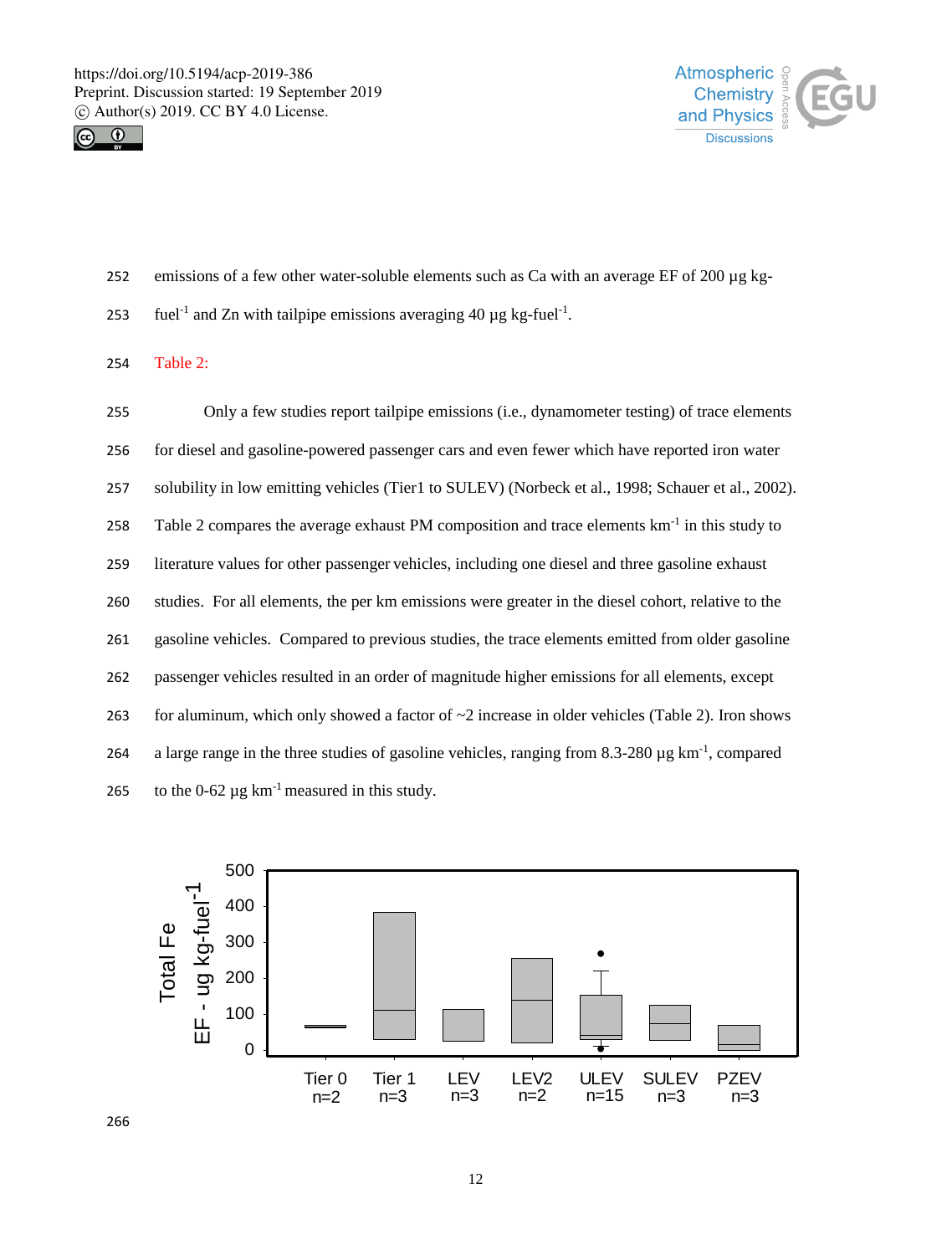



- 267 Figure 1: Total iron from the 32 vehicles tested reported in  $EF (\mu g kg$ -fuel<sup>-1</sup>). The center black
- 268 line represents the median value and the edges of the boxes represent the  $25<sup>th</sup>$  and  $75<sup>th</sup>$  percentiles
- 269 while the whiskers extent are the  $10<sup>th</sup>$  and  $90<sup>th</sup>$  percentiles.



270

271 Figure 2: Water-soluble iron from the 32 vehicles tested reported in EF ( $\mu$ g kg-fuel<sup>-1</sup>). The center 272 black line represents the median value and the edges of the boxes represent the  $25<sup>th</sup>$  and  $75<sup>th</sup>$ 273 percentiles while the whiskers are the  $10<sup>th</sup>$  and  $90<sup>th</sup>$  percentiles.

274

 The large ranges in iron solubility of the previous studies led us to explore and compare the newer emission certification standard (Figure 1 and 2). Total iron did not trend strongly with emission certification standard, although, on average, total iron is less in the Tier 0 and LEV 278 vehicles. Water-soluble iron shows a small average decrease of approximately 5  $\mu$ g kg-fuel<sup>-1</sup> between ULEV and SULEV vehicles, and a further average decrease for the PZEV vehicles of  $3.9 \mu g$  kg-fuel<sup>-1</sup>.

281 *3.2. Iron correlations with bulk exhaust components and iron oxidation state*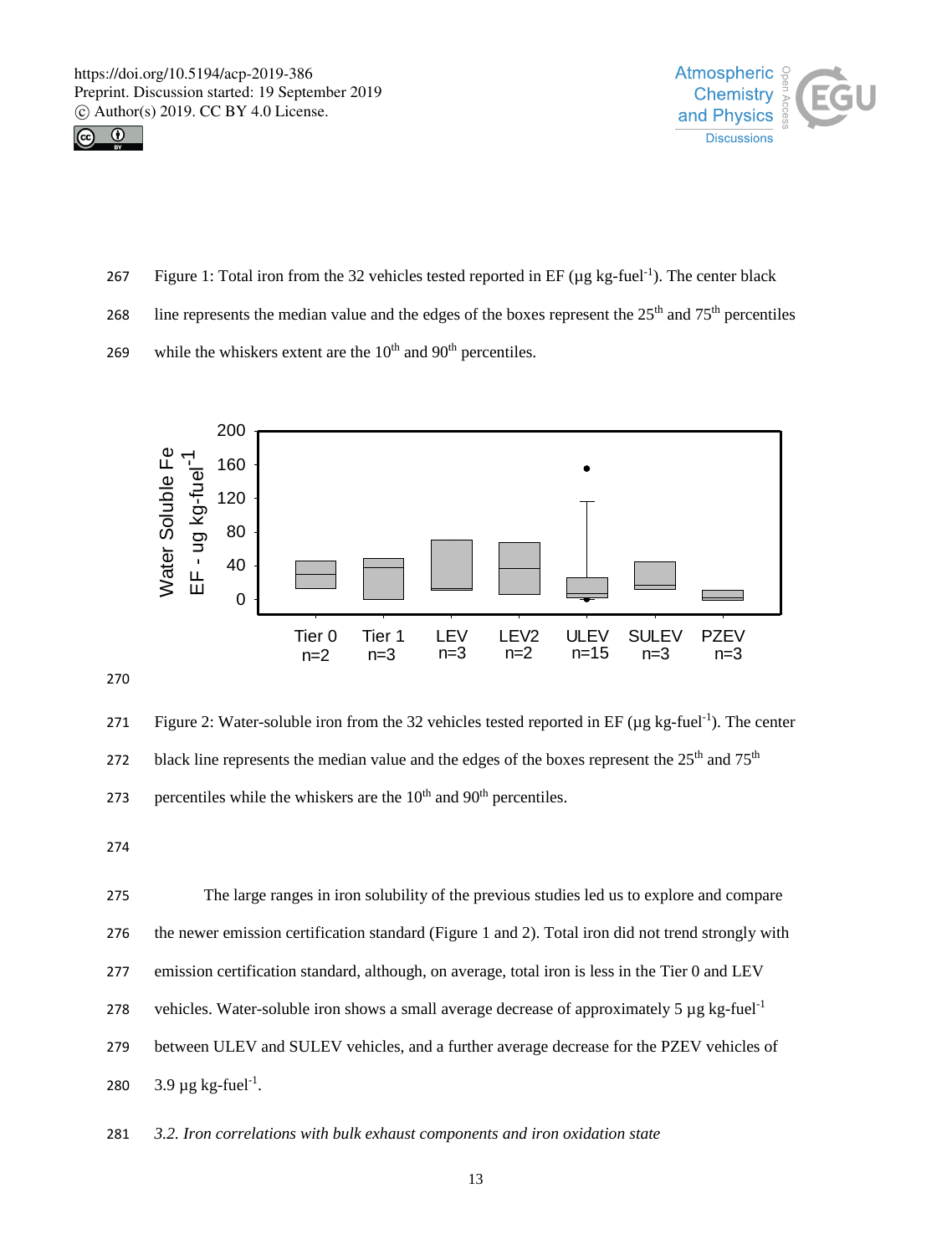



 To explore what factors and if any exhaust components are associated with the presence of water-soluble iron, linear regression analyses were used to compare soluble iron to different chemical species in the exhaust. Solubility from the direct exhaust was explored by comparing the EFs of both sulfate and nitrate to iron, and water-soluble iron was not correlated to either of 286 these species (SI1). The EFs for water-soluble iron and  $CO<sub>2</sub>$  showed no correlation, suggesting that overall fuel use was not an important factor for water-soluble iron production (SI1). Total iron was correlated to the water-soluble iron indicating the total amount of iron may have an impact on soluble iron (SI2). Finally, to evaluate if water-soluble iron and overall particulate carbon relate, the EFs for elemental carbon (EC) and organic carbon (OC) were compared to that of soluble iron and, again, no correlation was observed (SI1).

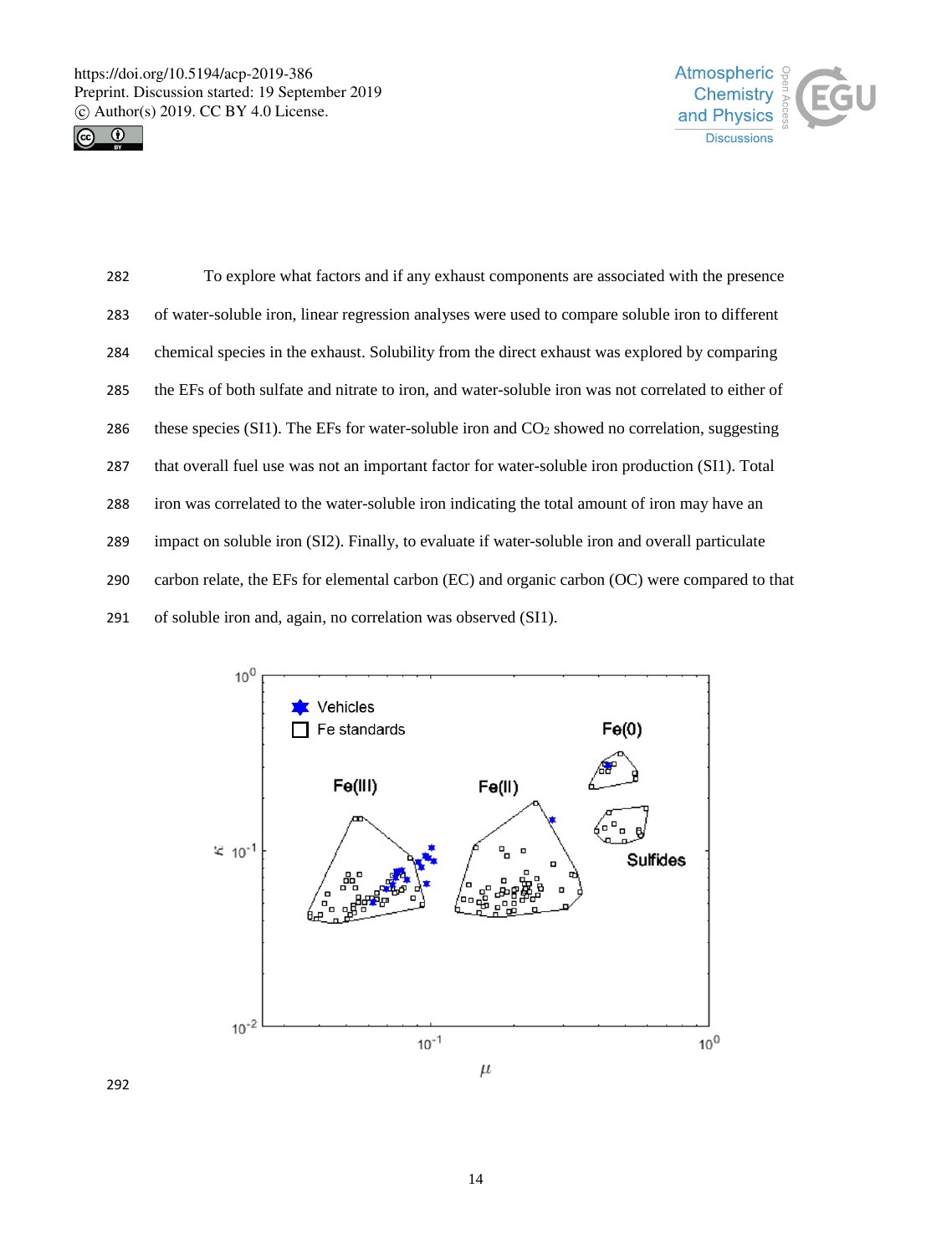



| 293 | Figure 3: Fe valence scatter plot generated from Fe K-edge XANES data where $\kappa$ and $\mu$ are |
|-----|----------------------------------------------------------------------------------------------------|
| 294 | normalized absorbance values at 7113 eV and 7117.5 eV respectively. Empty black squares            |
| 295 | represent Fe standards of known valence while blue-filled stars represent vehicle exhaust          |
| 296 | samples.                                                                                           |

| 298 | As no correlation between water-soluble iron and bulk chemical species was observed                                        |
|-----|----------------------------------------------------------------------------------------------------------------------------|
| 299 | (SI1 and SI3), the importance of the particle-bound iron oxidation state was investigated. Since                           |
| 300 | $Fe(II)$ is known to be more soluble than $Fe(III)$ , the expectation was that exhaust samples having                      |
| 301 | a large $Fe(II)$ character would have a greater iron solubility, relative to those containing $Fe(III)$                    |
| 302 | or to Fe(0) (Stumm and Morgan, 1996). Figure 3 presents a scatter plot of the iron valence in 16                           |
| 303 | of the exhaust samples, compared with iron-bearing standards of known valence. This valence                                |
| 304 | plot is generated from iron K-edge XANES data where parameters $\kappa$ and $\mu$ are defined as                           |
| 305 | normalized absorbance values at 7113 eV and 7117.5 eV, respectively. We observe that the                                   |
| 306 | exhaust-iron is primarily in the Fe(III) oxidation state, except for two vehicles: sample 11,                              |
| 307 | dominated by $Fe(0)$ and sample 15, containing a combination of $Fe(0)$ and $Fe(III)$ (SI4). Sample                        |
| 308 | 11 is an extreme case, having 0 % iron solubility and highly elevated amount of EC at 305 µg                               |
| 309 | kg-fuel <sup>-1</sup> (study average = 78 µg kg-Fuel <sup>-1</sup> ). The presence of Fe(0) is consistent with high EC, as |
| 310 | both observations suggest a lack of oxidation during the combustion and emission process.                                  |
| 311 | While the valence plot (Figure 3) put sample 15 as mostly Fe(II), the LCF actually showed that it                          |
| 312 | was a mixture of $Fe(0)$ and $Fe(III)$ . And, this sample contained only 10% water-soluble iron, less                      |
| 313 | than the cohort average. The study-wide solid phase iron oxidation state is primarily Fe(III) or                           |
| 314 | mixed oxidation state (Fe(III) and Fe(0)) (see Figure 3), averaging about 30% water-soluble iron,                          |
| 315 | well above the crustal background.                                                                                         |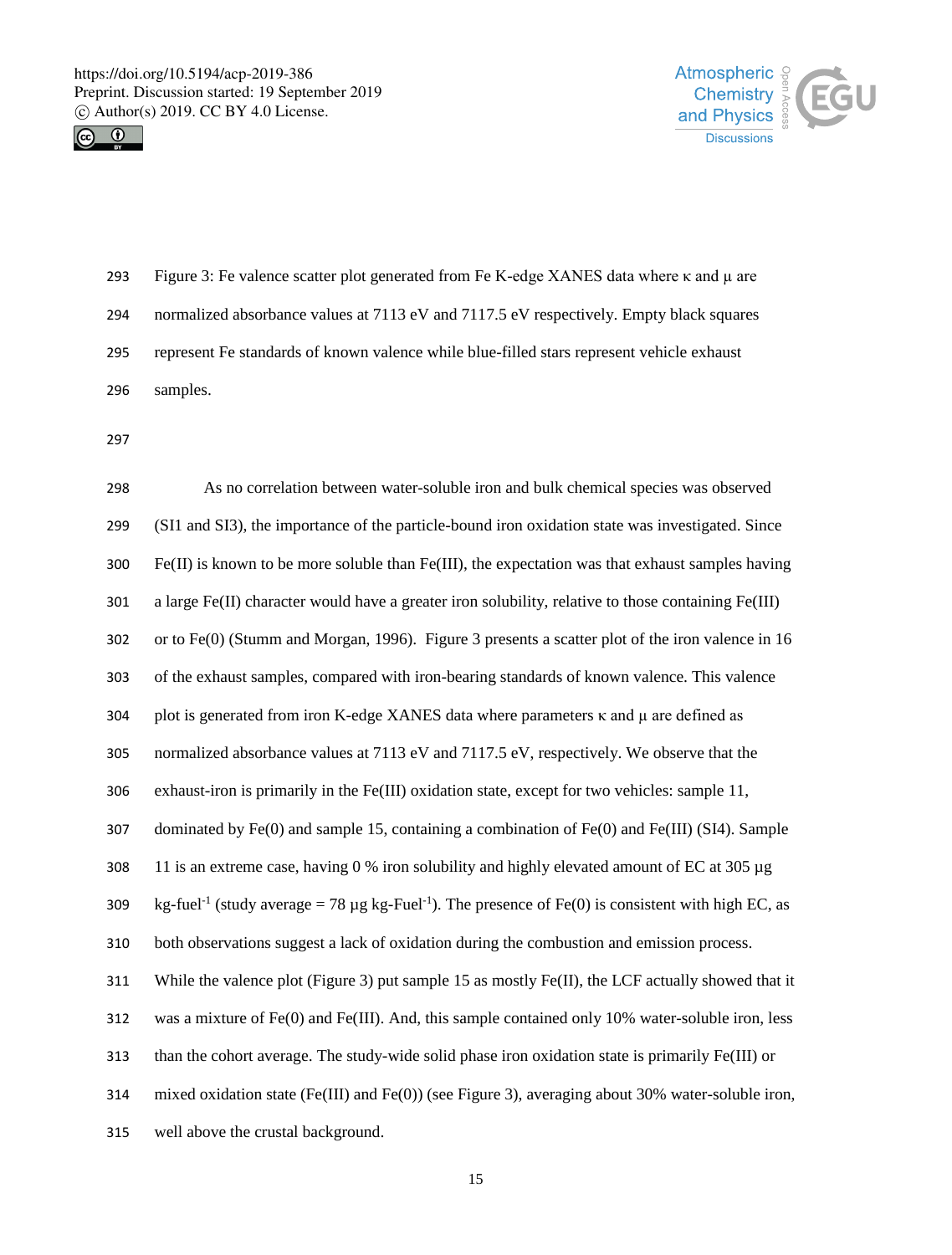



- 316 LCF XANES fitting (SI4) showed Fe(III) oxides and oxyhydroxides as the dominant group,
- 317 followed by Fe(III) sulfates and iron silicates (SI4). Hematite ( $\alpha$ -Fe<sub>2</sub>O<sub>3</sub>) and maghemite (γ-
- $Fe<sub>2</sub>O<sub>3</sub>$ ) were the most consistently detected Fe(III) oxides. Iron was detected in all samples, with
- 319 Zn, Cr and Cu the main other elements detected in nearly all samples (detection of low-Z
- 320 elements below sulfur or high-Z elements above zinc was not possible in our experimental
- 321 conditions). Overall, these results strongly suggest that the main driver of water-soluble iron is
- 322 not associated with the particle-bound iron oxidation state. Further investigation for the LCF
- 323 XANES fitting showed that 34% of iron speciated was Fe(III)-oxyhydroxides associated with
- 324 organic material, leading to the investigation of longer chain IVOC and naphthalene (SI6).
- 325 *3.3. Iron solubility and speciated organics*

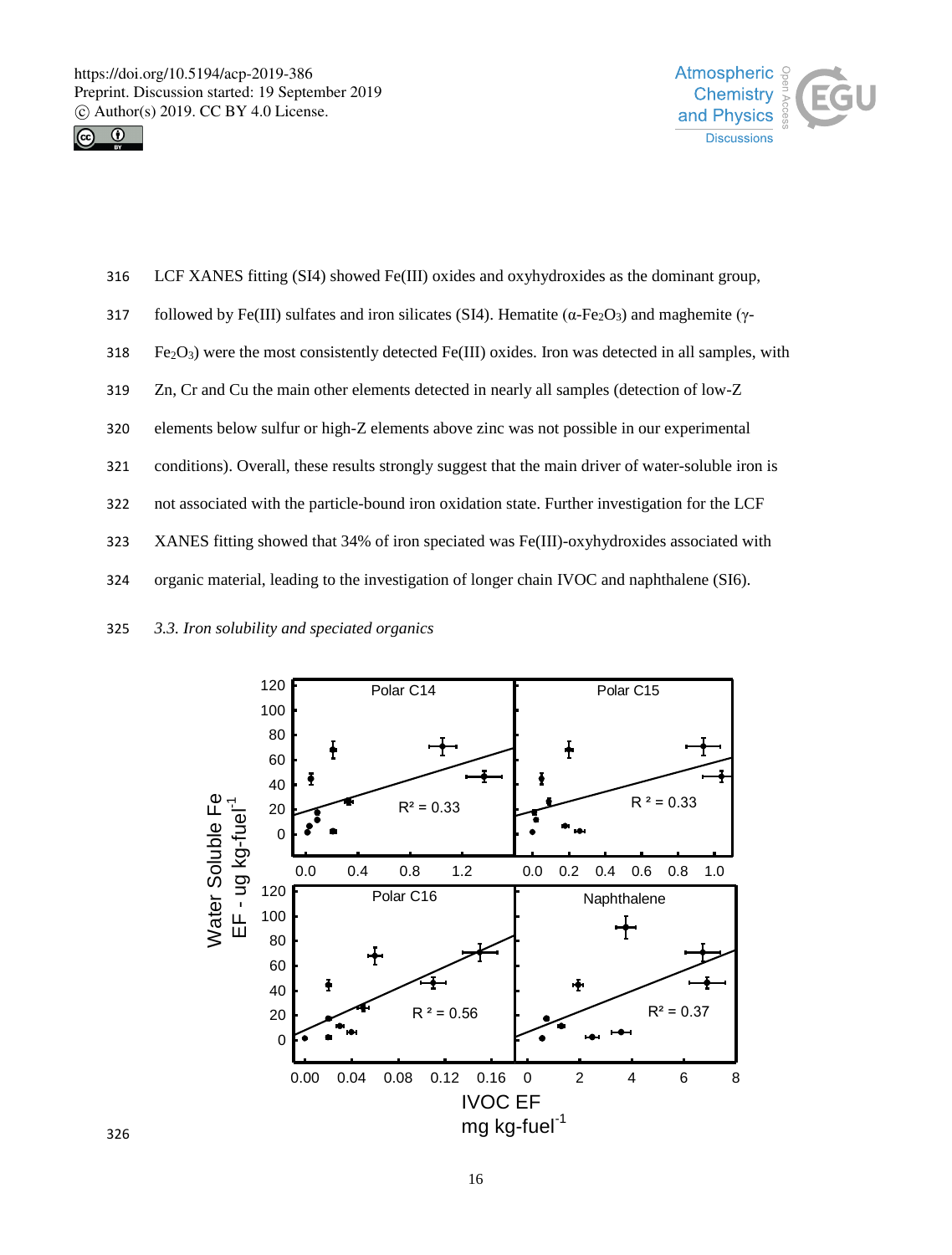



Figure 4: Scatter plots of water-soluble iron versus the sum of IVOCs reported in EF (g kg-fuel- 328 ).

| 330 | Finally, the relationship between water-soluble iron and speciated organics, specifically            |
|-----|------------------------------------------------------------------------------------------------------|
| 331 | naphthalene and IVOCs, was examined. In contrast with all other measured parameters, Figure 4        |
| 332 | shows relatively strong correlations between water-soluble iron and some of the IVOC species.        |
| 333 | Figure 4 presents the classifications which have the strongest correlation with water-soluble iron.  |
| 334 | Water-soluble iron relationships with other IVOCs can be found in the supplementary                  |
| 335 | information (SI8). The correlation to water-soluble iron is highest for IVOC-polar species with      |
| 336 | 16 carbons ( $R^2 = 0.56$ ).                                                                         |
| 337 | As water-soluble iron trends well with naphthalene and polar-IVOCs, but not with bulk                |
| 338 | EC or OC, it is highly suggestive that iron solubility from the direct emission samples is           |
| 339 | primarily dependent on interactions with the species of carbon present in the particles during the   |
| 340 | extraction process. To better understand these interactions, a preliminary laboratory study was      |
| 341 | conducted to explore both i) the effect of these organic compounds on iron solubility and ii) the    |
| 342 | effect of soluble iron on the oxidation of organic compounds during the extraction process.          |
| 343 | Specifically, when naphthalene was added to an insoluble iron source (a soil), iron solubility       |
| 344 | increased from 0.8 to 4.2 % of the total, or by a factor of $\sim$ 5.5, showing that the addition of |
| 345 | naphthalene, alone, can have a significant effect on iron water solubility and that this effect      |
| 346 | likely is important during the extraction process.                                                   |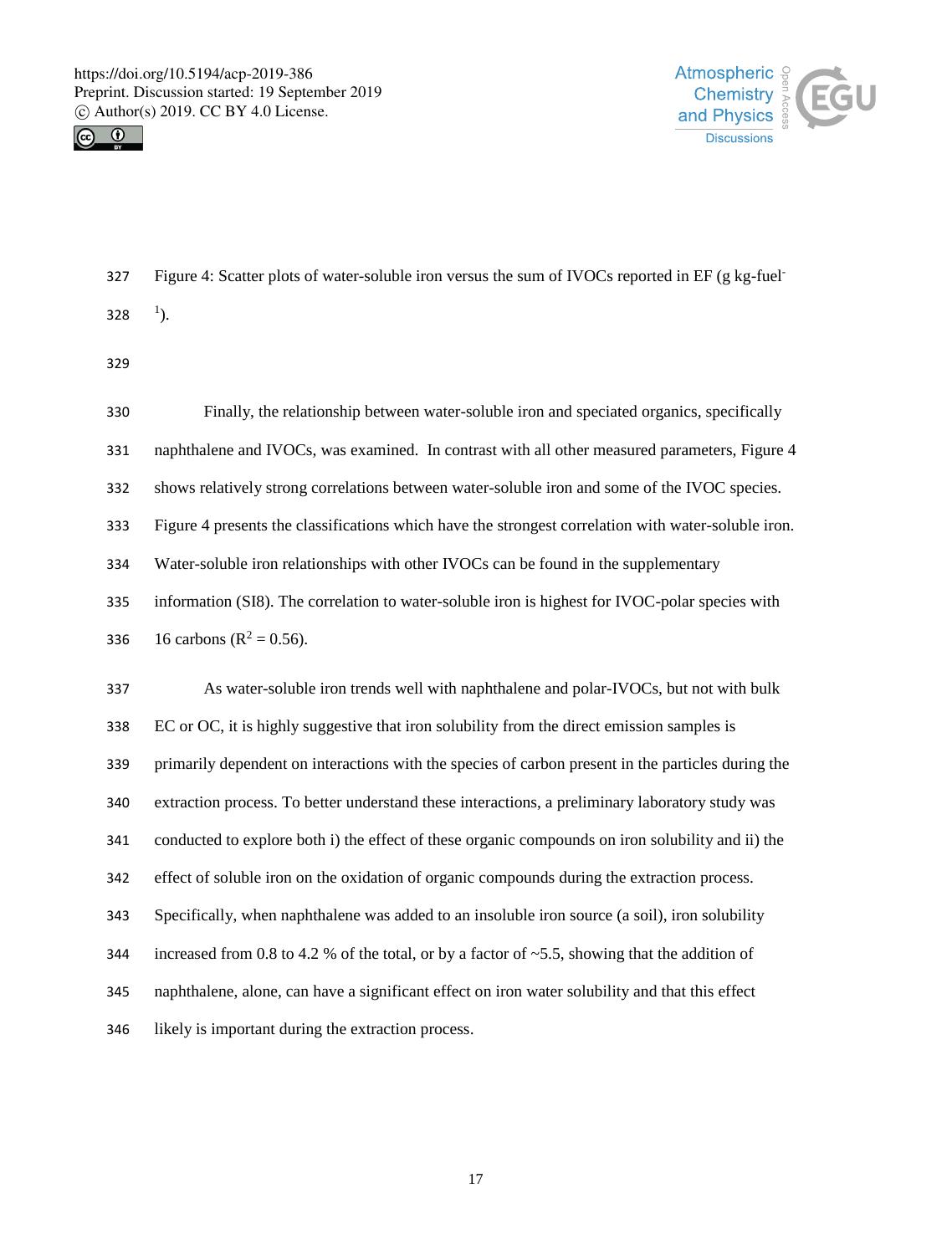





 Figure 5: HPLC of resulting reaction between naphthalene and water-soluble iron. Phathalic acid at 12.5 minutes, phthalic anyhydride at 7.5 minutes, napthol at 15 minutes and naphthalene at 20 minutes. The column uses a C18 stationary phase on beads with 80Å pore size.

Lacking oxidized functional groups, naphthalene was not expected to chelate iron or to,

otherwise, have the ability to increase iron solubility. Thus, we investigated what compounds are

formed from naphthalene during these extractions. Figure 5 shows the new oxidized products

- formed from naphthalene during the water extraction. In the presence of soluble iron, HPLC
- retention time analysis shows the presence of phthalic acid (12.5 minutes), phthalic anhydride
- (7.5 minutes), and naphthol (15 minutes). The peaks at and below 5 min were not identified but,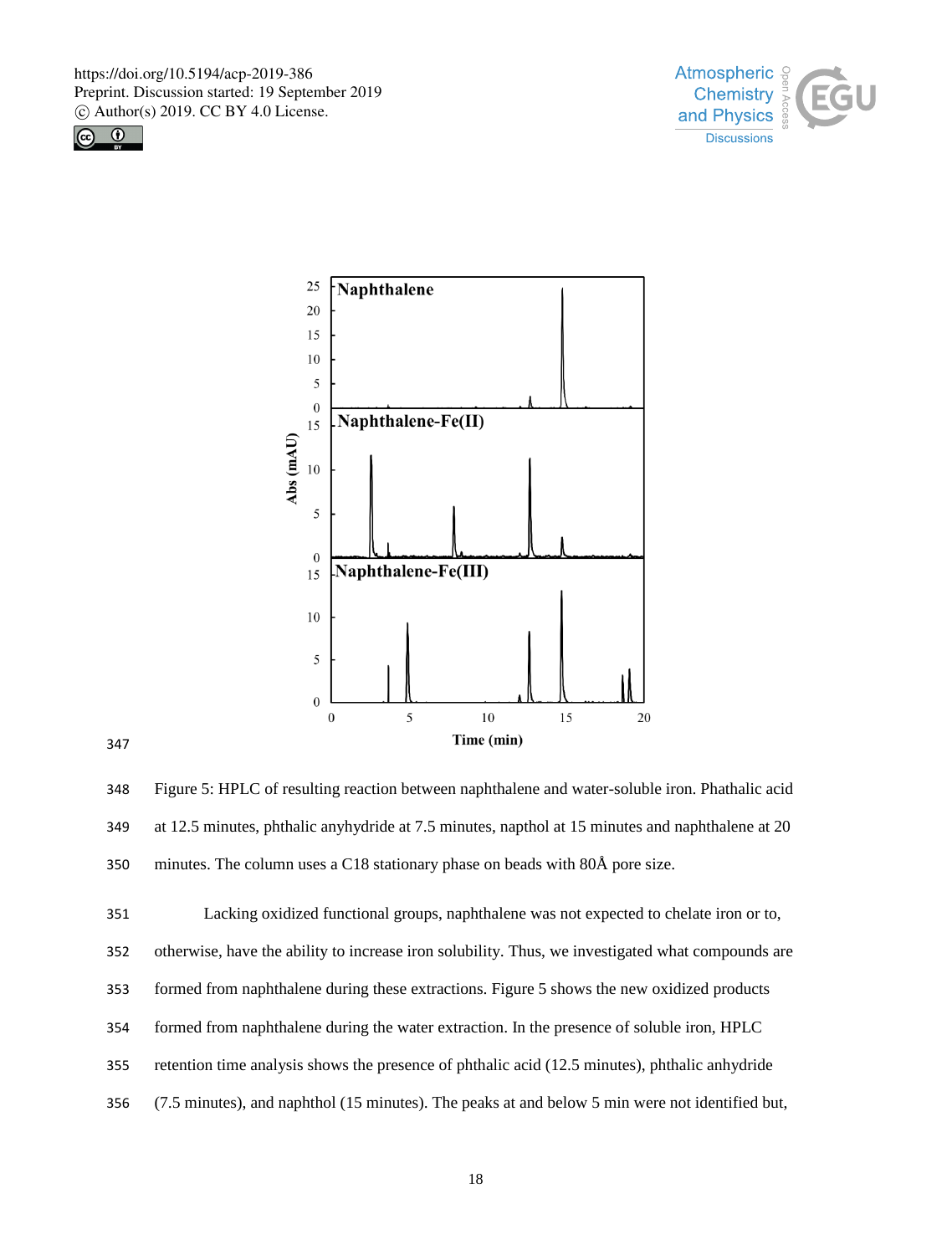



- 357 based on the retention times, these are thought to be low molecular mass, highly polar organic
- 358 products and is consistent with other studies (Haynes et al., 2019)
- 359 *3.4. Iron-carbon interactions*

 There are at least two methods in which organic compounds can lead to increased iron solubility: a) reduction of Fe(III) to Fe(II) or b) bringing soluble iron into solution via chelation. The first one is generally achieved by photochemistry (Pehkonen et al., 1993), which is not directly applicable to this study. The second, chelation, generally requires oxidized functional groups as shown in Figure 5. The extent of the ability for phthalic acid (a dicarboxylic acid) to chelate iron has not been reported, however, it is known that similar molecular mass organic diacids have significant ability to chelate iron, thus pulling it into solution (Paris and Desboeufs, 2013). Here, we suggest that the observed correlations between IVOC/naphthalene and water- soluble iron can be best explained with Fenton reactions, resulting in propagation of radical reactions (Pehkonen et al., 1993). As shown from the Fe XANES valance plot, the iron is 370 predominately Fe(III) (Figure 4). In addition to the Fe(III), it has been shown that  $H_2O_2$  forms in PM<sub>2.5</sub> water extracts and it been speculated that this formation is from various transition metals 372 and/or quinones found in  $PM_{2.5}$  (Wang et al., 2012).

373  $Fe^{3+} + H_2O_2 \rightarrow Fe^{2+} + H^+ + HO_2^{\circ}$  (1)

$$
374 \tHO_2^{\circ} \to H^+ + O_2^{\circ} \t(2)
$$

375 
$$
H^+ + O_2^{\circ^-}
$$
 + Naphthalene  $\rightarrow$  Oxidized Naphthalene (3)

376

377 In the presence of  $H_2O_2$ , Fe(III) is known to undergo reaction (1) (Neyens and Baeyens, 378 2003; Pignatello et al., 2006), resulting in the formation of Fe(II) and  $HO_2$  (Pignatello et al.,

- 379 2006; Rubio-Clemente et al., 2014), which degrades into superoxide,  $O_2$ <sup>-</sup>, and  $H^+(2)$ . Superoxide
- 380 has the ability to oxidize organic compounds, particularly aromatic structures (3) (Lair et al.,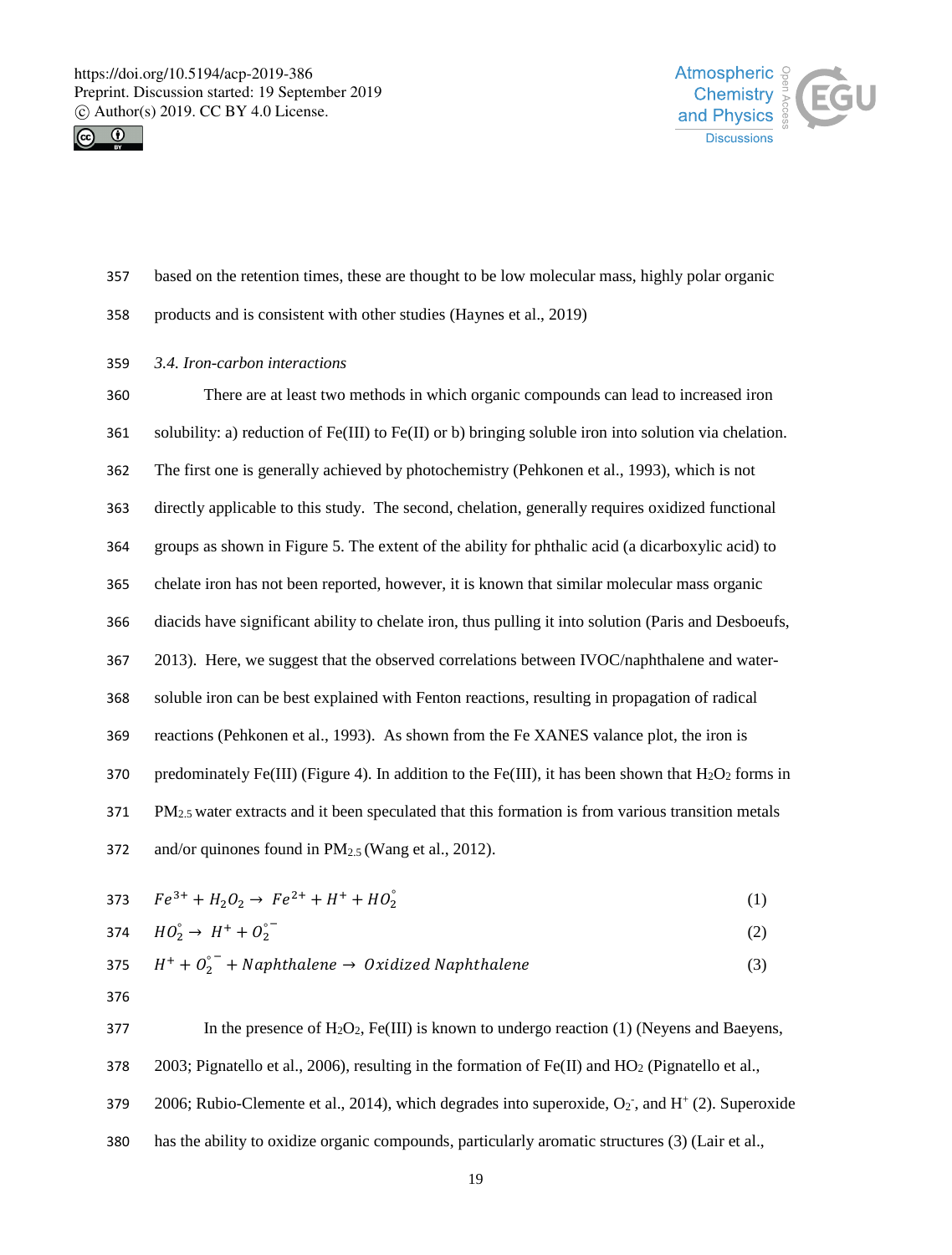



| 381 | 2008). The resulting structures of these oxidized compounds typically have two oxygen atoms,     |
|-----|--------------------------------------------------------------------------------------------------|
| 382 | which could be arranged in various functional groups (Lair et al., 2008; Rubio-Clemente et al.,  |
| 383 | 2014), also observed from the HPLC chromatograms. Oxidized single ring aromatic structures       |
| 384 | have a strong affinity to iron and have the ability chelate iron into aqueous solution (Hosseini |
| 385 | and Madarshahian, 2009). Based on the laboratory studies of naphthalene and soluble-iron         |
| 386 | presented here, naphthalene and/or IVOC oxidation during the extraction process is the most      |
| 387 | likely path towards increased iron solubility in primary tail pipe emissions.                    |

# **4. Conclusions**

| 389                      | This study shows water-soluble iron is directly formed from vehicle exhaust. The results            |
|--------------------------|-----------------------------------------------------------------------------------------------------|
| 390                      | show that iron is solubilized in water by specific organic compounds present in automobile          |
| 391                      | exhaust, and that soluble iron is not necessarily dictated by the overall OC content. Thus, the     |
| 392                      | implication is that anthropogenic water-soluble iron is a result of chelation from specific organic |
| 393                      | compounds, likely their eventual aqueous reaction products. Although the mechanism of these         |
| 394                      | aqueous transformations were not directly measured in this study, based on Fenton chemistry,        |
| 395                      | the primary compounds are expected to be oxidized versions of naphthalene and/or IVOCs              |
| 396                      | (Ledakowicz et al., 1999). Since these oxidation reactions occur fairly quickly (i.e., during the   |
| 397                      | water extraction), further studies are of interest to better understand how these organic           |
| 398                      | compounds interact with iron as it enters atmospheric waters and, also, the photo-chemical          |
| 399                      | interactions between iron and organics.                                                             |
| $\overline{\phantom{a}}$ |                                                                                                     |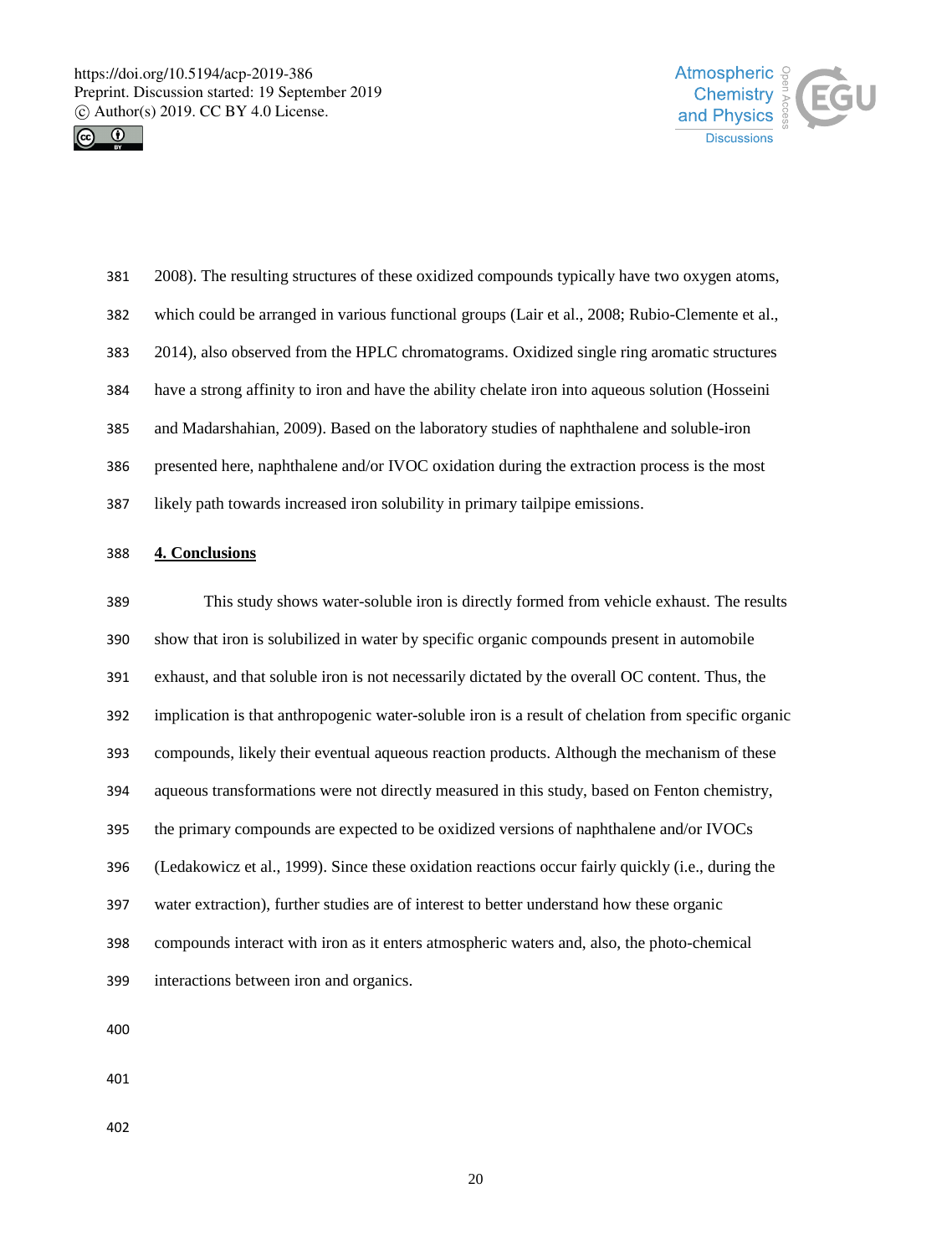



#### **Acknowledgements**

- The authors thank the excellent and dedicated personnel at the California Air Resources
- Board, especially at the Haagen–Smit Laboratory This study was funded by National Science
- Foundation grant number 1342599. This research used resources of the Advanced Light Source,
- which is a DOE Office of Science User Facility under contract no. DE-AC02-05CH11231.
- Financial support was provided by the California Air Resources Board (Contract #12-318). The
- California Air Resources Board also provided substantial in-kind support for vehicle
- procurement, testing, and emissions characterization.

#### **Author contribution**

- The sample collection scheme was designed by Allen L. Robinson, Allen H. Goldstein
- and Brian J. Majestic. Samples were collected by Benton T. Cartledge and Greg T. Drozd.
- Organic speciation was performed by Greg T. Drozd. Trace elements were quantified by Joseph
- R. Salazar. Iron speciation was performed by Joseph R. Salazar, Rachel York-Marini and Brian
- J. Majestic, with the interpretation effort led by Sirine C. Fakra. Bench-top naphthene
- experiments were performed by John P. Haynes. Data integration was performed by Joseph R.
- Salazar. The manuscript was prepared by Joseph R. Salazar and Brian J. Majestic.
- 
- 
- 
- 
- 
-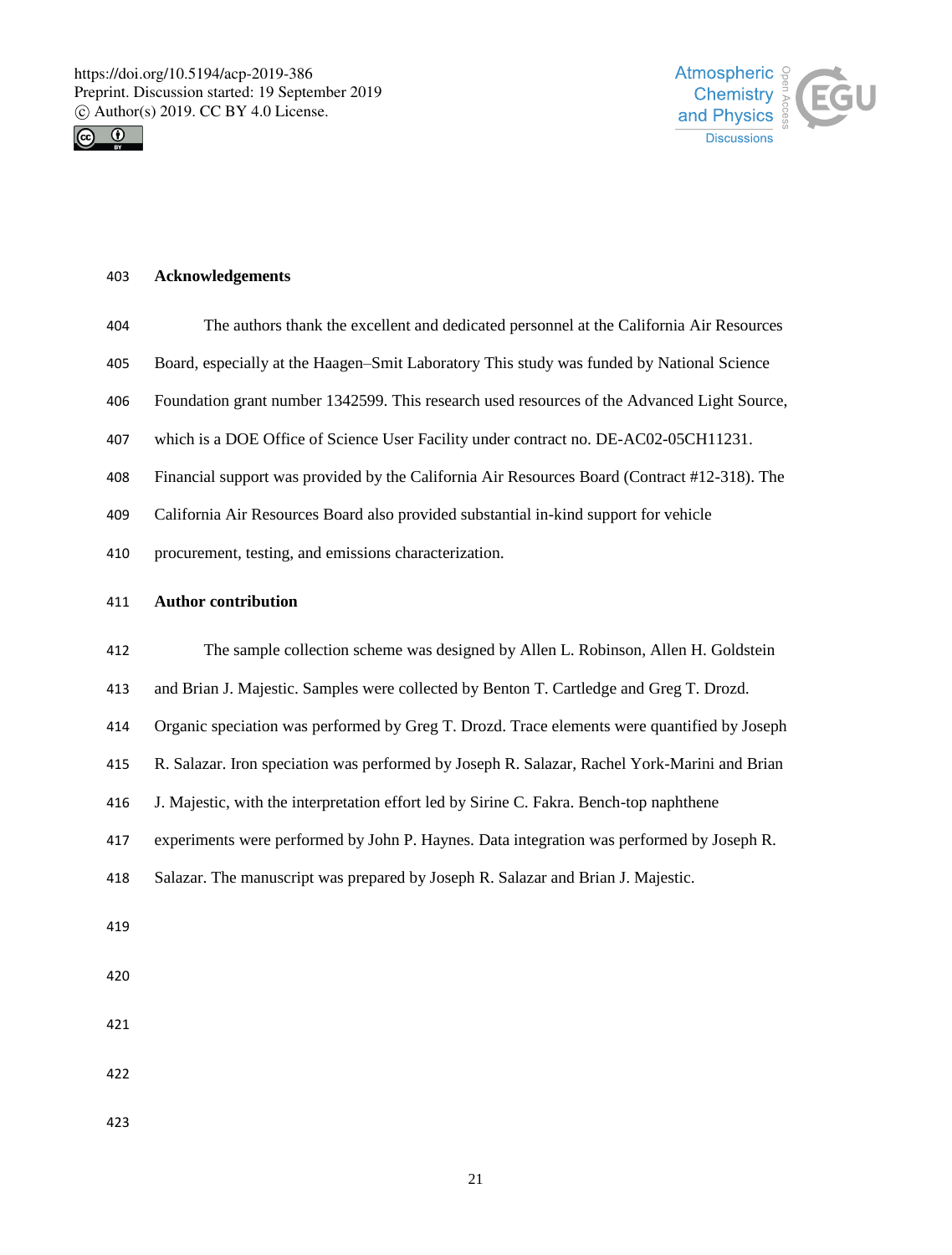



#### **References**

- Baba, Y., Yatagai, T., Harada, T. and Kawase, Y.: Hydroxyl radical generation in the photo-
- fenton process: Effects of carboxylic acids on iron redox cycling, Chem. Eng. J., 277, 229–241,
- doi:10.1016/j.cej.2015.04.103, 2015.
- Baker, A. R., Jickells, T. D., Witt, M. and Linge, K. L.: Trends in the solubility of iron,
- aluminium, manganese and phosphorus in aerosol collected over the Atlantic Ocean, Mar.
- Chem., 98(1), 43–58, doi:10.1016/j.marchem.2005.06.004, 2006.
- Bonnet, S.: Dissolution of atmospheric iron in seawater, Geophys. Res. Lett., 31(3), L03303,
- doi:10.1029/2003GL018423, 2004.
- Cartledge, B. T. and Majestic, B. J.: Metal concentrations and soluble iron speciation, Atmos.
- Pollut. Res., (6), 495–505, 2015.
- Cartledge, B. T., Marcotte, A. R., Herckes, P., Anbar, A. D. and Majestic, B. J.: The Impact of
- Particle Size, Relative Humidity, and Sulfur Dioxide on Iron Solubility in Simulated
- Atmospheric Marine Aerosols, Environ. Sci. Technol., 49(12), 7179–7187,
- doi:10.1021/acs.est.5b02452, 2015.
- Chen, Y. and Siefert, R. L.: Seasonal and spatial distributions and dry deposition fluxes of
- atmospheric total and labile iron over the tropical and subtropical North Atlantic Ocean, J.
- Geophys. Res. D Atmos., 109(9), doi:10.1029/2003JD003958, 2004.
- Chuang, P. Y., Duvall, R. M., Shafer, M. M. and Schauer, J. J.: The origin of water soluble
- 443 particulate iron in the Asian atmospheric outflow, Geophys. Res. Lett., 32(7), 1–4,
- doi:10.1029/2004GL021946, 2005.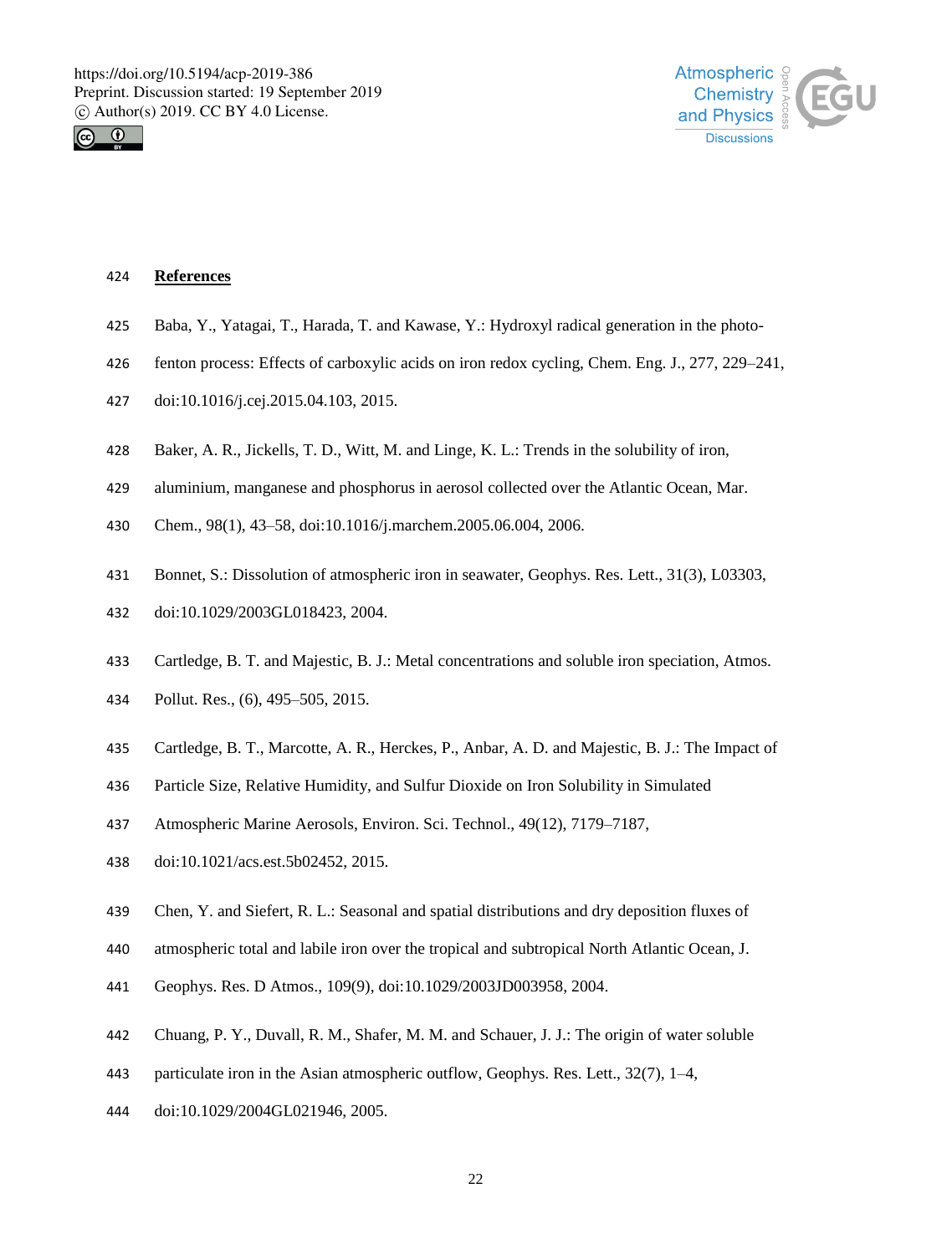



- Desboeufs, K. V, Losno, R. and Cholbi, S.: The pH-dependent dissolution of wind-transported, ,
- 104, 1999.
- Drozd, G. T., Zhao, Y., Saliba, G., Frodin, B., Maddox, C., Weber, R. J., Chang, M. C. O.,
- Maldonado, H., Sardar, S., Robinson, A. L. and Goldstein, A. H.: Time Resolved Measurements
- of Speciated Tailpipe Emissions from Motor Vehicles: Trends with Emission Control
- Technology, Cold Start Effects, and Speciation, Environ. Sci. Technol., 50(24), 13592–13599,
- doi:10.1021/acs.est.6b04513, 2016.
- Drozd, G. T., Zhao, Y., Saliba, G., Frodie, B., Maddox, C., Chang, M.-C. O., Maldonado, H.,
- Sardar, S., Weber, R. J., Robinson, A. L. and Goldstein, A. H.: Detailed Speciation of
- Intermediate Volatility and Semivolatile Organic Compound Emissions from Gasoline Vehicles:
- Effects of Cold-Starts and Implications for Secondary Organic Aerosol Formation., Environ. Sci.
- Technol., 53(3), 1706–1714, 2019.
- Faiola, C., Johansen, A. M., Rybka, S., Nieber, A., Thomas, C., Bryner, S., Johnston, J.,
- Engelhard, M., Nachimuthu, P. and Owens, K. S.: Ultrafine particulate ferrous iron and
- anthracene associations with mitochondrial dysfunction, Aerosol Sci. Technol., 45(9), 1109–
- 1122, doi:10.1080/02786826.2011.581255, 2011.
- Gao, Y.: Aeolian iron input to the ocean through precipitation scavenging: A modeling
- perspective and its implication for natural iron fertilization in the ocean, J. Geophys. Res.,
- 108(D7), 4221, doi:10.1029/2002JD002420, 2003.
- Goldstein, A., Robinson, A., Kroll, J., Drozd, G., Zhao, Y., Saliba, G., Saleh, R. and Presto, A.:
- Investigating Semi-Volatile Organic Compound Emissions from Light-Duty Vehicles., 2017.
- Hamad, S. H., Schauer, J. J., Antkiewicz, D. S., Shafer, M. M. and Kadhim, A. K. H.: ROS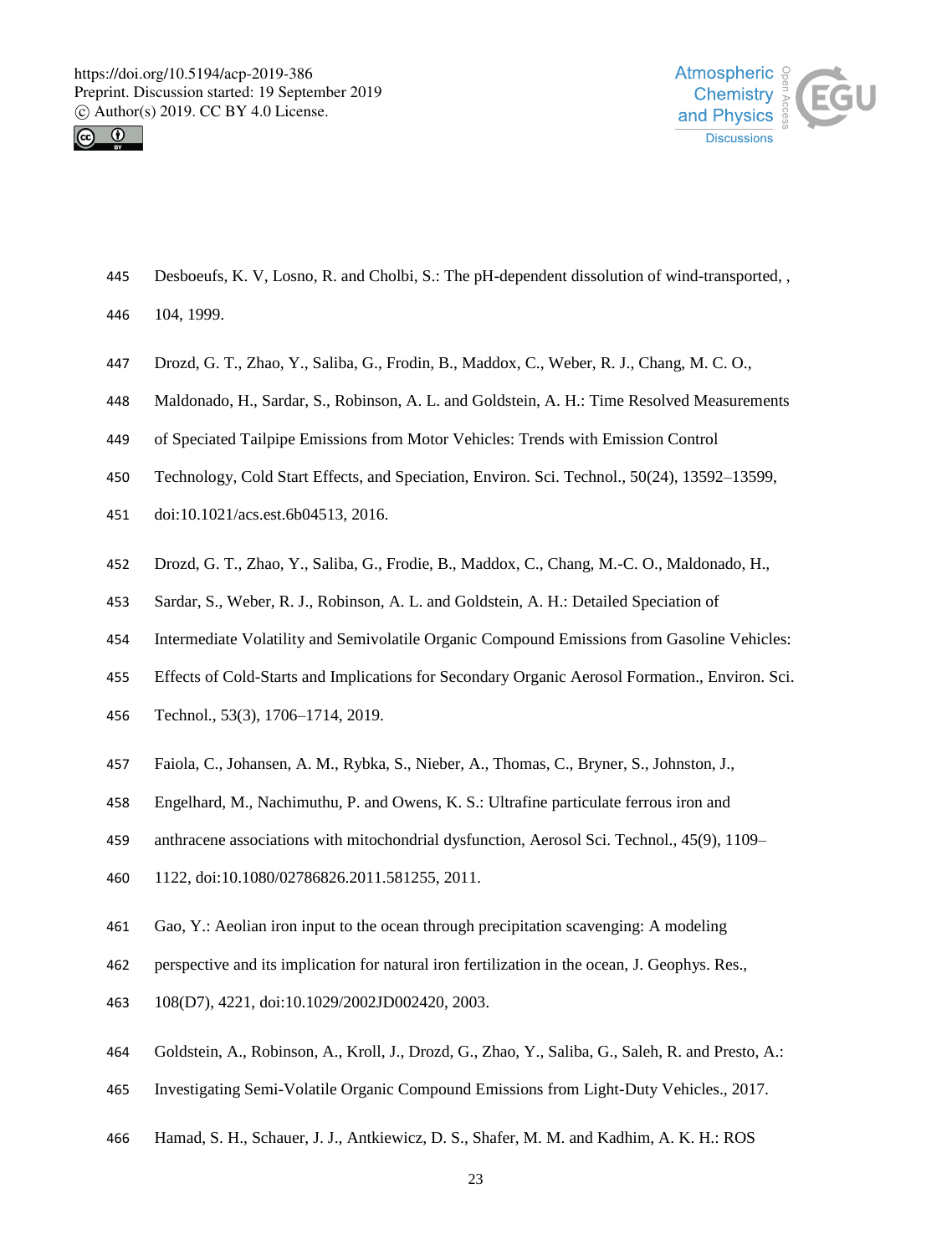



- production and gene expression in alveolar macrophages exposed to PM2.5 from Baghdad, Iraq:
- Seasonal trends and impact of chemical composition, Sci. Total Environ., 543, 739–745,
- doi:10.1016/j.scitotenv.2015.11.065, 2016.
- Hand, J. L., Mahowald, N. M., Chen, Y., Siefert, R. L., Luo, C., Subramaniam, A. and Fung, I.:
- Estimates of atmospheric-processed soluble iron from observations and a global mineral aerosol
- model: Biogeochemical implications, J. Geophys. Res. D Atmos., 109(17), 1–21,
- doi:10.1029/2004JD004574, 2004.
- Haynes, J. P., Miller, K. E. and Majestic, B. J.: Investigation into Photoinduced Auto-Oxidation
- of Polycyclic 2 Aromatic Hydrocarbons Resulting in Brown Carbon Production, Environ. Sci.
- Technol., 53(3), 10.1021/acs.est.8b05704, doi:10.1021/acs.est.8b05704, 2019.
- Hickox, W. H., Werner, B. and Gaffney, P.: Air Resources Board, , (Mld), 1–6 [online]
- Available from: http://www.arb.ca.gov/ei/see/memo\_ag\_emission\_factors.pdf, 2000.
- Hosseini, M. S. and Madarshahian, S.: Investigation of charge transfer complex formation
- between Fe(III) and 2,6-Dihydroxy benzoic acid and its applications for spectrophotometric
- determination of iron in aqueous media, E-Journal Chem., 6(4), 985–992,
- doi:10.1155/2009/417303, 2009.
- Jickells, T. D., An, Z. S., Andersen, K. K., Baker, a R., Bergametti, G., Brooks, N., Cao, J. J.,
- Boyd, P. W., Duce, R. a, Hunter, K. a, Kawahata, H., Kubilay, N., LaRoche, J., Liss, P. S.,
- Mahowald, N., Prospero, J. M., Ridgwell, a J., Tegen, I. and Torres, R.: Global iron connections
- between desert dust, ocean biogeochemistry, and climate., Science, 308(5718), 67–71,
- doi:10.1126/science.1105959, 2005.
- Kraemer, S. M.: Iron oxide dissolution and solubility in the presence of siderophores, Aquat.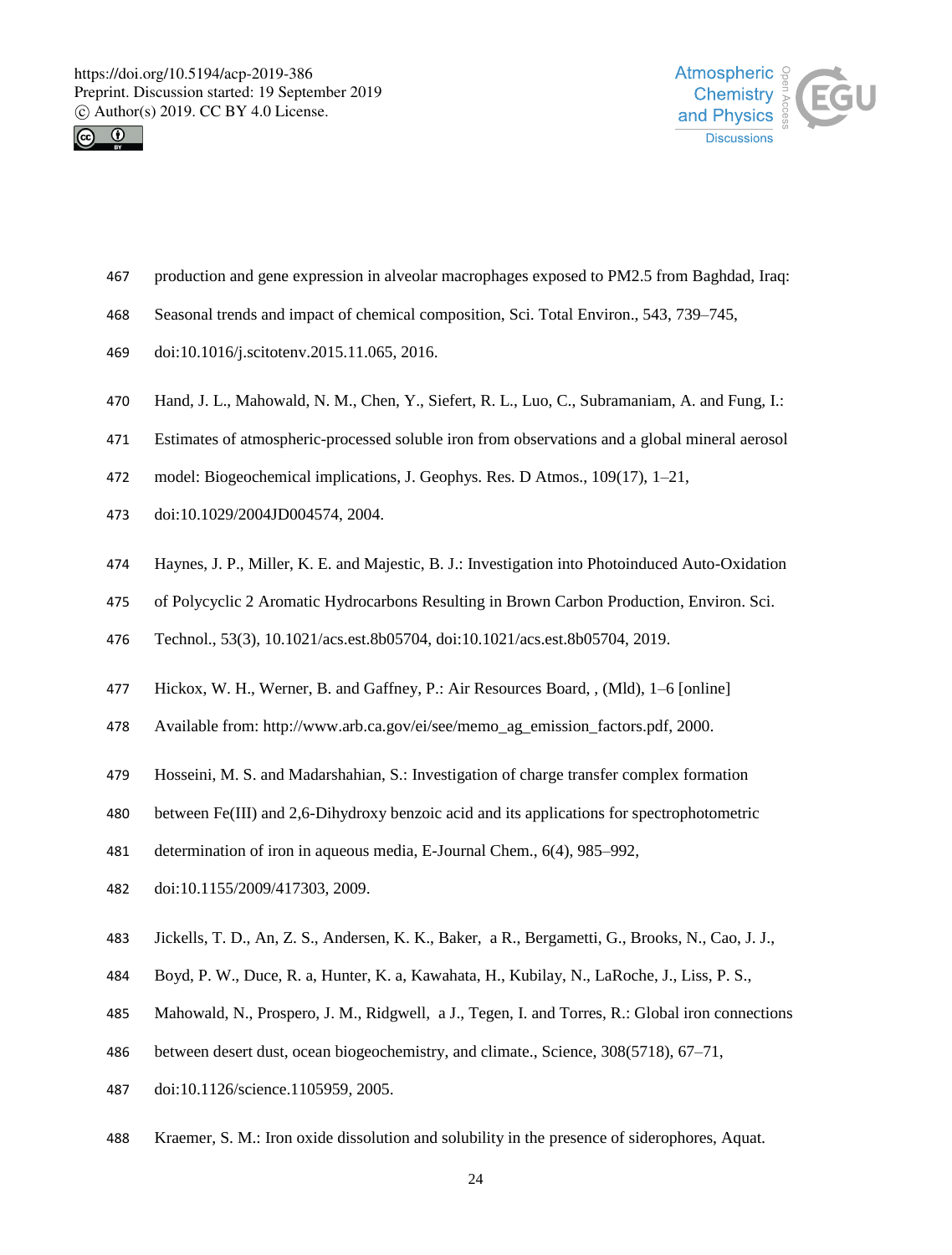



- Sci., 66(1), 3–18, doi:10.1007/s00027-003-0690-5, 2004.
- Kraft, S., Stümpel, J. and Becker, P.: High resolution x‐ray absorption spectroscopy with
- absolute energy calibration for the determination of absorption edge energiestle, Rev. Sci.
- Instrum., 67, 681, 1996.
- Kuang, X. M., Scott, J. A., da Rocha, G. O., Betha, R., Price, D. J., Russell, L. M., Cocker, D. R.
- and Paulson, S. E.: Hydroxyl radical formation and soluble trace metal content in particulate
- matter from renewable diesel and ultra low sulfur diesel in at-sea operations of a research vessel,
- Aerosol Sci. Technol., 51(2), 147–158, doi:10.1080/02786826.2016.1271938, 2017.
- Lair, A., Ferronato, C., Chovelon, J. M. and Herrmann, J. M.: Naphthalene degradation in water
- by heterogeneous photocatalysis: An investigation of the influence of inorganic anions, J.
- Photochem. Photobiol. A Chem., 193(2–3), 193–203, doi:10.1016/j.jphotochem.2007.06.025, 2008.
- Landreman, A. P., Shafer, M. M., Hemming, J. C., Hannigan, M. P. and Schauer, J. J.: A
- Macrophage-Based Method for the Assessment of the Reactive Oxygen Species (ROS) Activity
- of Atmospheric Particulate Matter (PM) and Application to Routine (Daily-24 h) Aerosol
- Monitoring Studies, Aerosol Sci. Technol., 42(11), 946–957, doi:10.1080/02786820802363819, 2008.
- Lawrence, S., Sokhi, R., Ravindra, K., Mao, H., Prain, H. D. and Bull, I. D.: Source
- apportionment of traffic emissions of particulate matter using tunnel measurements, Atmos.
- Environ., 77, 548–557, doi:10.1016/j.atmosenv.2013.03.040, 2013.
- Ledakowicz, S., Miller, J. S. and Olejnik, D.: Oxidation of PAHs in water solutions by
- ultraviolet radiation combined with hydrogen peroxide, Int. J. Photoenergy, 1(1), 1–6,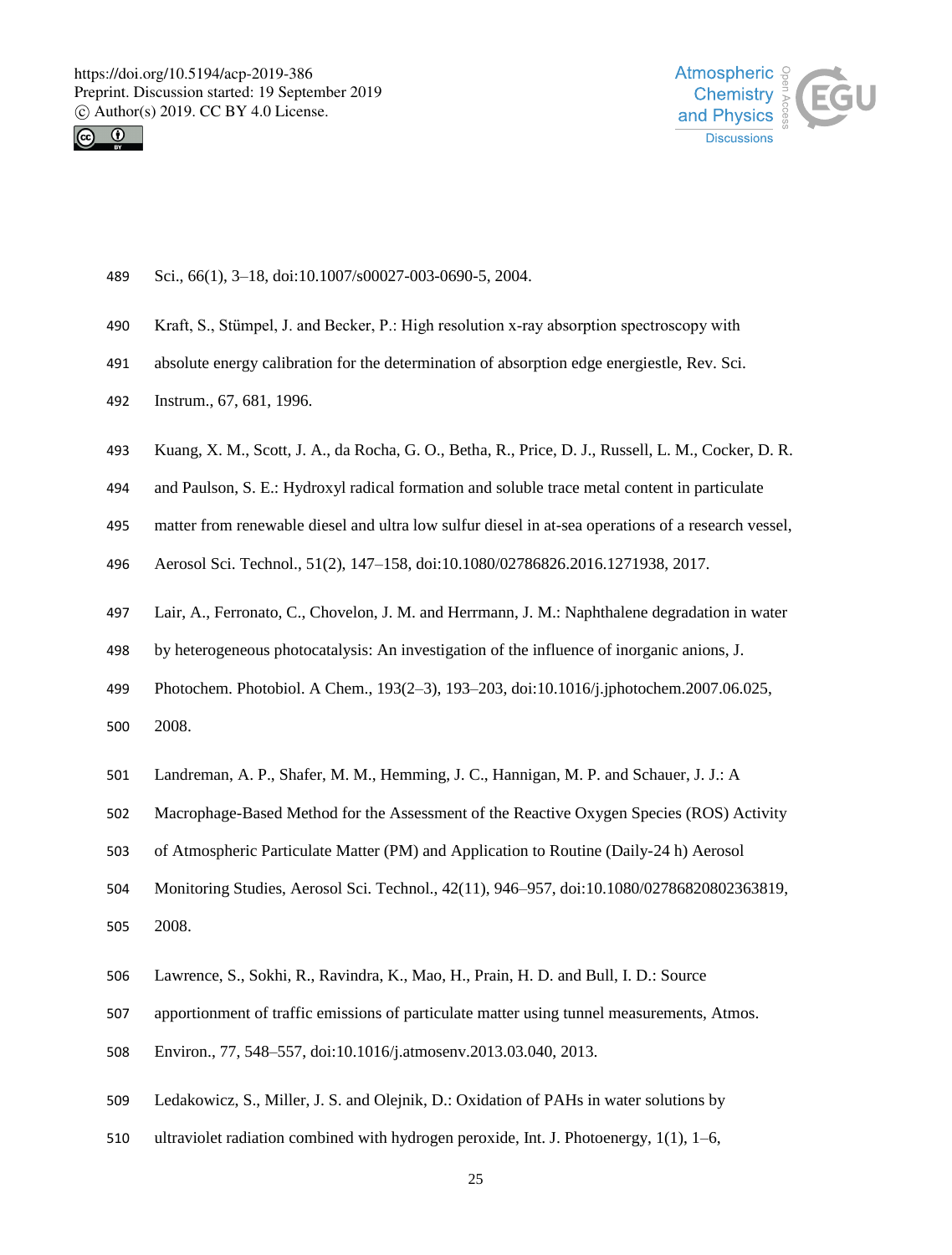



- doi:10.1155/S1110662X99000100, 1999.
- Lee, R. E. and Von Lehmden, D. J.: Trace metal pollution in the environment, J. Air Pollut.
- Control Assoc., 23(10), 853–857, doi:10.1080/00022470.1973.10469854, 1973.
- Li, Y. and Xiang, R.: Particulate pollution in an underground car park in Wuhan, China,
- Particuology, 11(1), 94–98, doi:10.1016/j.partic.2012.06.010, 2013.
- Liati, A., Pandurangi, S. S., Boulouchos, K., Schreiber, D. and Arroyo Rojas Dasilva, Y.: Metal
- nanoparticles in diesel exhaust derived by in-cylinder melting of detached engine fragments,
- Atmos. Environ., 101, 34–40, doi:10.1016/j.atmosenv.2014.11.014, 2015.
- Lough, G. C., Schauer, J. J., Park, J. S., Shafer, M. M., Deminter, J. T. and Weinstein, J. P.:
- Emissions of metals associated with motor vehicle roadways, Environ. Sci. Technol., 39(3), 826–
- 836, doi:10.1021/es048715f, 2005.
- Luo, C., Mahowald, N. M., Meskhidze, N., Chen, Y., Siefert, R. L., Baker, A. R. and Johansen,
- A. M.: Estimation of iron solubility from observations and a global aerosol model, J. Geophys.
- Res. Atmos., 110(23), 1–23, doi:10.1029/2005JD006059, 2005.
- Luo, C., Mahowald, N., Bond, T., Chuang, P. Y., Artaxo, P., Siefert, R., Chen, Y. and Schauer,
- J.: Combustion iron distribution and deposition, Global Biogeochem. Cycles, 22,
- doi:10.1029/2007GB002964, 2008.
- Mackie, D. S., Boyd, P. W., Hunter, K. A. and McTainsh, G. H.: Simulating the cloud processing
- of iron in Australian dust: pH and dust concentration, Geophys. Res. Lett., 32(6), 1–4,
- doi:10.1029/2004GL022122, 2005.
- Majestic, B. J., Schauer, J. J. and Shafer, M. M.: Application of synchrotron radiation for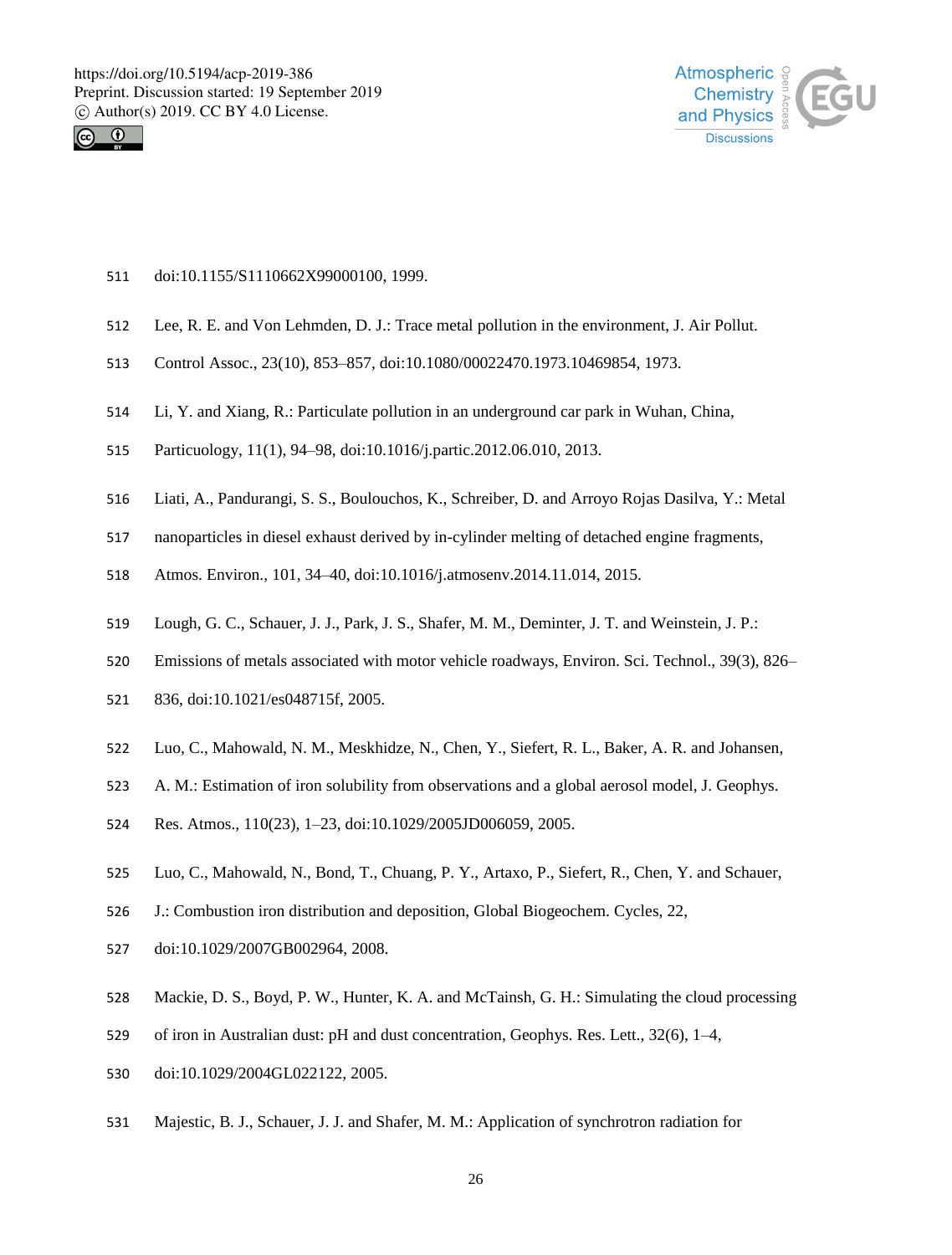



- measurement of iron red-ox speciation in atmospherically processed aerosols, Atmos. Chem.
- Phys. Atmos. Chem. Phys., 7(Iii), 2475–2487, doi:10.5194/acpd-7-1357-2007, 2007.
- Majestic, B. J., Anbar, A. D. and Herckes, P.: Elemental and iron isotopic composition of
- aerosols collected in a parking structure, Sci. Total Environ., 407(18), 5104–5109,
- doi:10.1016/j.scitotenv.2009.05.053, 2009.
- Marcus, M. A., Macdowell, A. A., Celestre, R., Manceau, A., Miller, T., Padmore, H. A. and
- Sublett, R. E.: Beamline 10.3.2 at ALS: a hard X-ray microprobe for environmental and
- materials sciences, J. Synchrotron Radiat., 11, 239–247, doi:10.1107/S0909049504005837,
- 2004.
- Marcus, M. A., Westphal, A. J. and Fakra, S. C.: Classification of Fe-bearing species from K-
- edge XANES data using two-parameter correlation plots, J. Synchrotron Radiat., 15(5), 463–
- 468, doi:10.1107/S0909049508018293, 2008.
- May, A. A., Nguyen, N. T., Presto, A. A., Gordon, T. D., Lipsky, E. M., Karve, M., Gutierrez,
- A., Robertson, W. H., Zhang, M., Brandow, C., Chang, O., Chen, S., Cicero-Fernandez, P.,
- Dinkins, L., Fuentes, M., Huang, S. M., Ling, R., Long, J., Maddox, C., Massetti, J., McCauley,
- E., Miguel, A., Na, K., Ong, R., Pang, Y., Rieger, P., Sax, T., Truong, T., Vo, T., Chattopadhyay,
- S., Maldonado, H., Maricq, M. M. and Robinson, A. L.: Gas- and particle-phase primary
- emissions from in-use, on-road gasoline and diesel vehicles, Atmos. Environ., 88, 247–260,
- doi:10.1016/j.atmosenv.2014.01.046, 2014.
- Moore, J. K. and Abbott, M. R.: Surface chlorophyll concentrations in relation to the Antarctic
- Polar Front: Seasonal and spatial patterns from satellite observations, J. Mar. Syst., 37(1–3), 69–
- 86, doi:10.1016/S0924-7963(02)00196-3, 2002.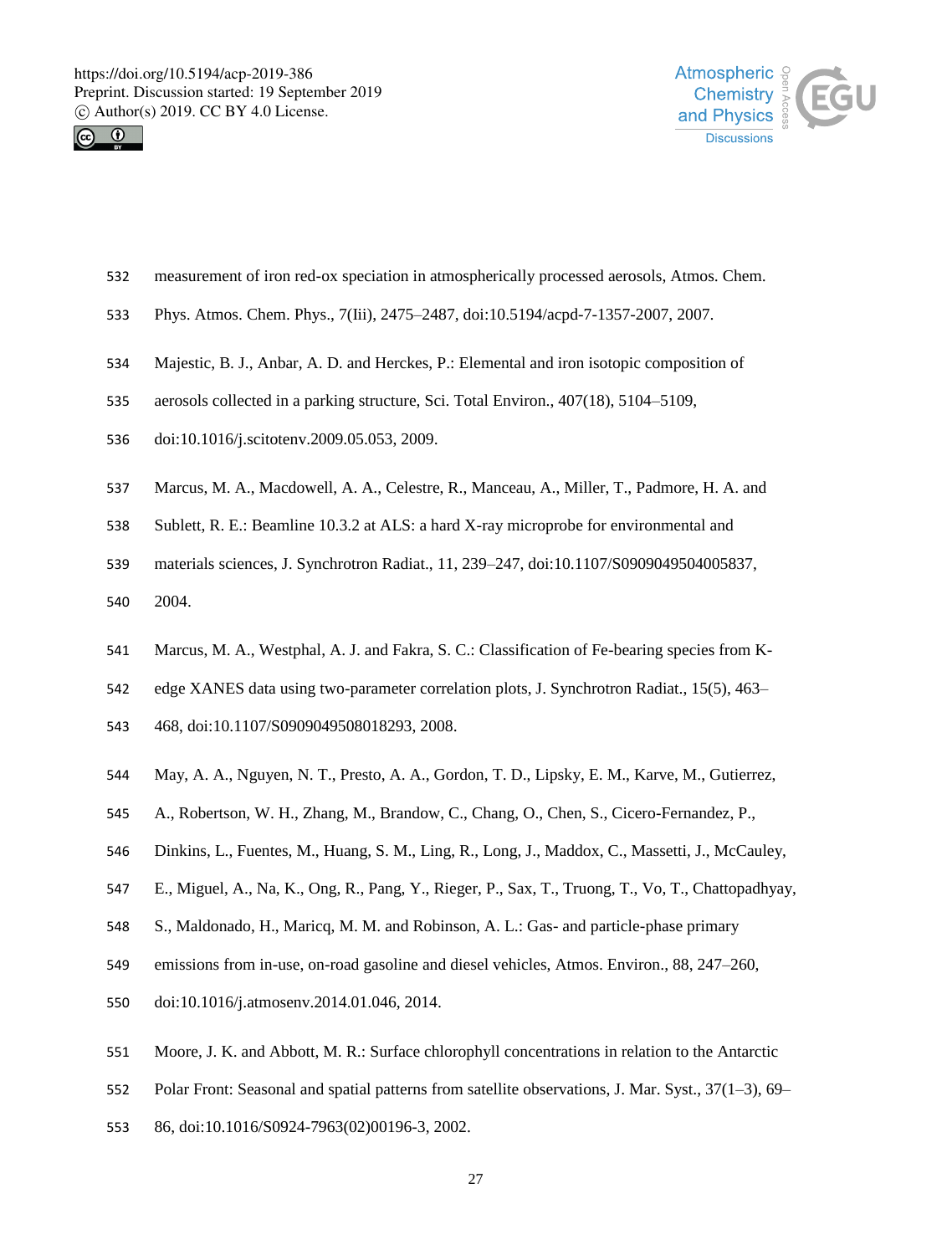



- Neyens, E. and Baeyens, J.: A review of classic Fenton's peroxidation as an advanced oxidation
- technique, J. Hazard. Mater., 98(1–3), 33–50, doi:10.1016/S0304-3894(02)00282-0, 2003.
- Norbeck, J. M., Durbin, T. D. and Truex, T. J.: Measurement of primary particulate matter
- emissions from light-duty motor vehicles, Riverside., 1998.
- Oakes, M., Weber, R. J., Lai, B., Russell, A. and Ingall, E. D.: Characterization of iron
- speciation in urban and rural single particles using XANES spectroscopy and micro X-ray
- fluorescence measurements: Investigating the relationship between speciation and fractional iron
- solubility, Atmos. Chem. Phys., 12(2), 745–756, doi:10.5194/acp-12-745-2012, 2012a.
- Oakes, M., Ingall, E. D., Lai, B., Shafer, M. M., Hays, M. D., Liu, Z. G., Russell, A. G. and
- Weber, R. J.: Iron solubility related to particle sulfur content in source emission and ambient fine
- particles, Environ. Sci. Technol., 46(12), 6637–6644, doi:10.1021/es300701c, 2012b.
- Paris, R. and Desboeufs, K. V.: Effect of atmospheric organic complexation on iron-bearing dust
- solubility, Atmos. Chem. Phys., 13(9), 4895–4905, doi:10.5194/acp-13-4895-2013, 2013.
- Paris, R., Desboeufs, K. V. and Journet, E.: Variability of dust iron solubility in atmospheric
- waters: Investigation of the role of oxalate organic complexation, Atmos. Environ., 45(36),
- 6510–6517, doi:10.1016/j.atmosenv.2011.08.068, 2011.
- Park, S., Nam, H., Chung, N., Park, J.-D. and Lim, Y.: The role of iron in reactive oxygen
- species generation from diesel exhaust particles, Toxicol. Vitr., 20(6), 851–857,
- doi:10.1016/j.tiv.2005.12.004, 2006.
- Pehkonen, S. O., Siefert, R., Erel, Y., Webb, S. and Hoffmann, M. R.: Photoreduction of Iron
- Oxyhydroxides in the Presence of Important Atmospheric Organic Compounds, Environ. Sci.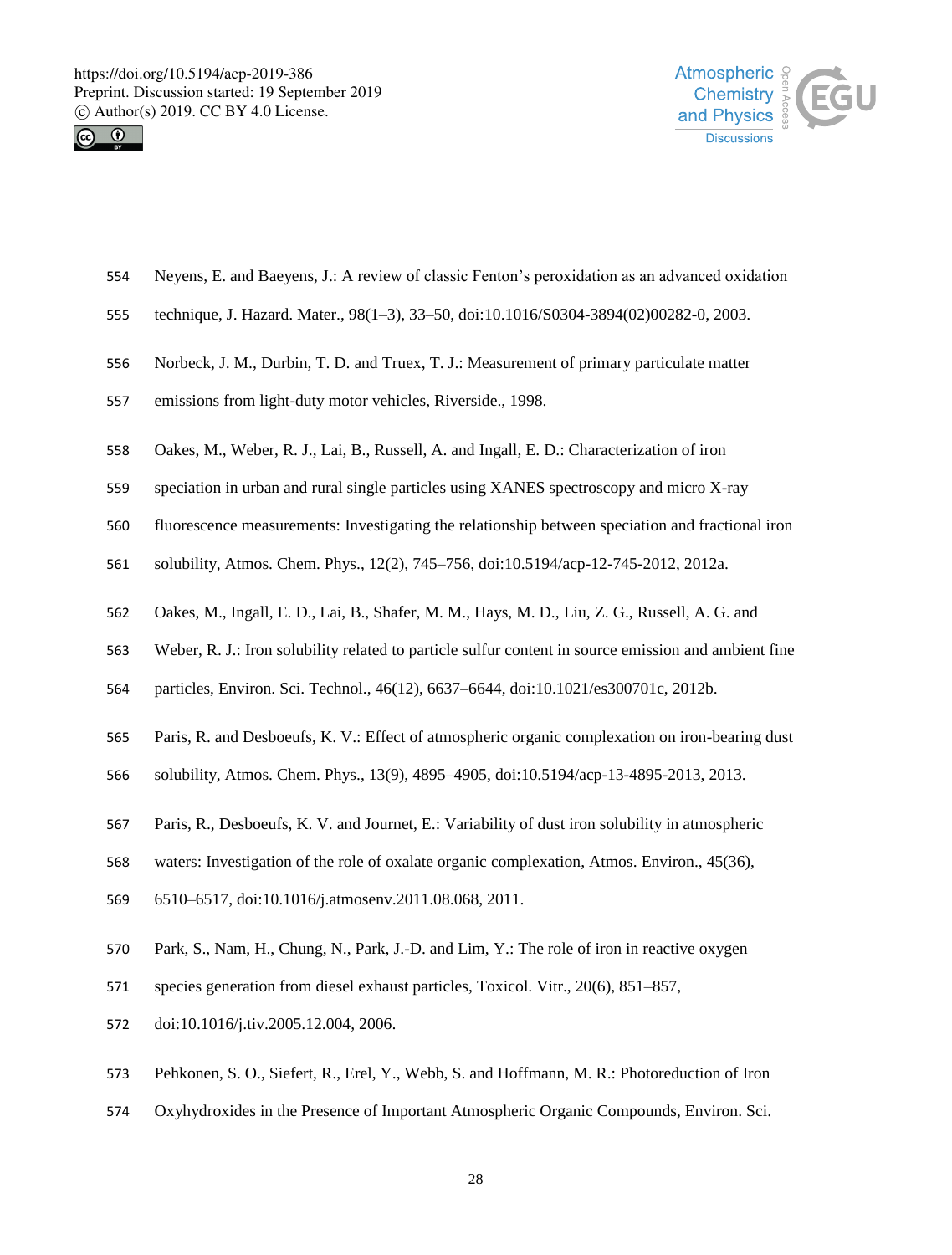



- Technol., 27(10), 2056–2062, doi:10.1021/es00047a010, 1993.
- Pignatello, J. J., Oliveros, E. and MacKay, A.: Advanced oxidation processes for organic
- contaminant destruction based on the fenton reaction and related chemistry, Crit. Rev. Environ.
- Sci. Technol., 36(1), 1–84, doi:10.1080/10643380500326564, 2006.
- Rubio-Clemente, A., Torres-Palma, R. A. and Peñuela, G. A.: Removal of polycyclic aromatic
- hydrocarbons in aqueous environment by chemical treatments: A review, Sci. Total Environ.,
- 478, 201–225, doi:10.1016/j.scitotenv.2013.12.126, 2014.
- Saliba, G., Saleh, R., Zhao, Y., Presto, A. A., Lambe, A. T., Frodin, B., Sardar, S., Maldonado,
- H., Maddox, C., May, A. A., Drozd, G. T., Goldstein, A. H., Russell, L. M., Hagen, F. and
- Robinson, A. L.: Comparison of Gasoline Direct-Injection (GDI) and Port Fuel Injection (PFI)
- Vehicle Emissions: Emission Certification Standards, Cold-Start, Secondary Organic Aerosol
- Formation Potential, and Potential Climate Impacts, Environ. Sci. Technol., 51(11), 6542–6552,
- doi:10.1021/acs.est.6b06509, 2017.
- Santos, D. S. S., Korn, M. G. A., Guida, M. A. B., Santos, G. L. dos, Lemos, V. A. and Teixeira,
- L. S. G.: Determination of copper, iron, lead and zinc in gasoline by sequential multi-element
- flame atomic absorption spectrometry after solid phase extraction, J. Braz. Chem. Soc., 22(3),
- 552–557, doi:10.1590/S0103-50532011000300020, 2011.
- Schauer, J. J., Kleeman, M. J., Cass, G. R. and Simoneit, B. R. T.: Measurement of emissions
- from air pollution sources. 5. C1-C32 organic compounds from gasoline-powered motor
- vehicles., Environ. Sci. Technol., 36(6), 1169–1180, doi:10.1021/es0108077, 2002.
- Sedwick, P. N., Sholkovitz, E. R. and Church, T. M.: Impact of anthropogenic combustion
- emissions on the fractional solubility of aerosol iron: Evidence from the Sargasso Sea,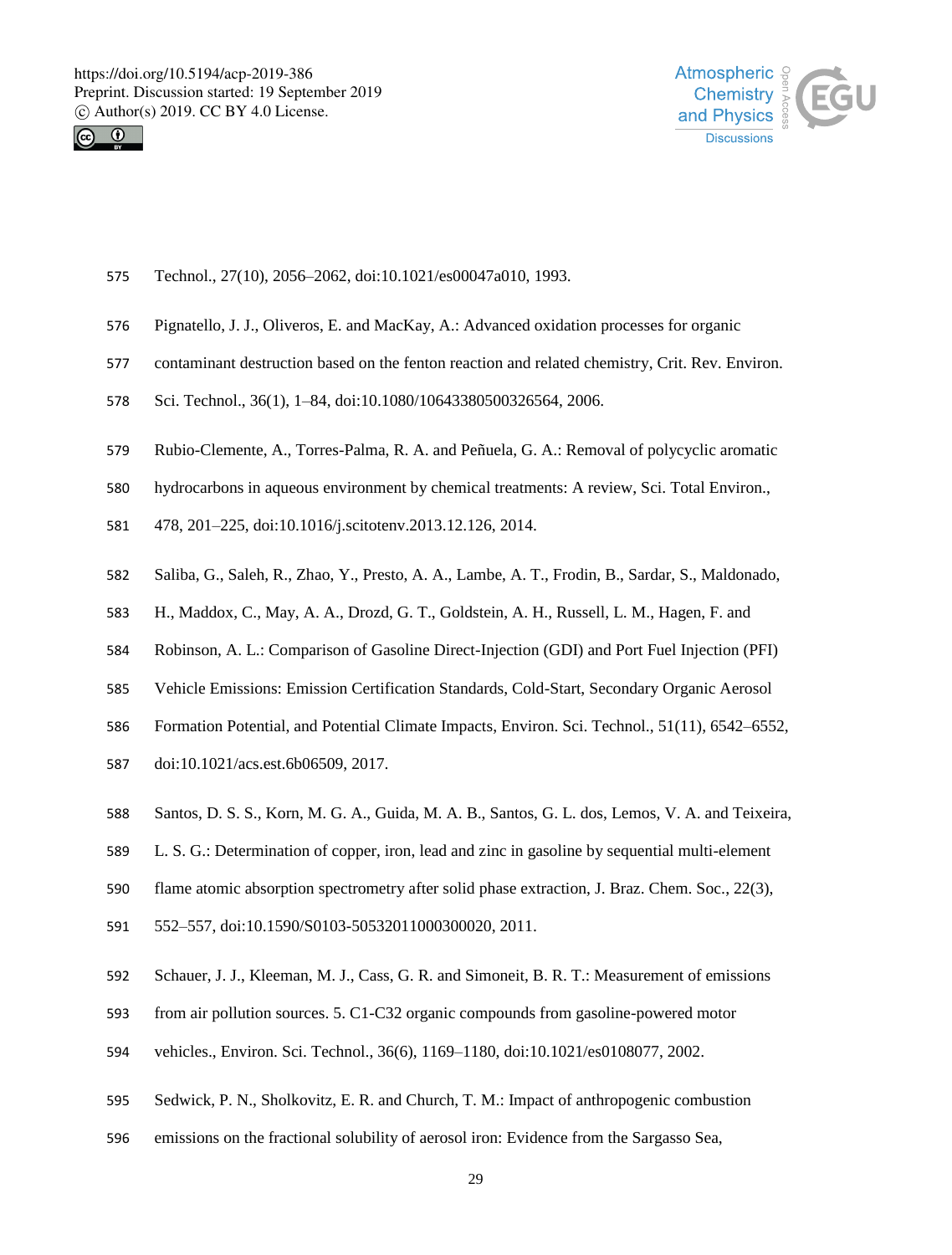



- Geochemistry, Geophys. Geosystems, 8(10), doi:10.1029/2007GC001586, 2007.
- Shi, Z., Krom, M. D., Jickells, T. D., Bonneville, S., Carslaw, K. S., Mihalopoulos, N., Baker, A.
- R. and Benning, L. G.: Impacts on iron solubility in the mineral dust by processes in the source
- region and the atmosphere: A review, Aeolian Res., 5, 21–42, doi:10.1016/j.aeolia.2012.03.001,
- 2012.
- Sholkovitz, E. R., Sedwick, P. N. and Church, T. M.: Influence of anthropogenic combustion
- emissions on the deposition of soluble aerosol iron to the ocean: Empirical estimates for island
- sites in the North Atlantic, Geochim. Cosmochim. Acta, 73(14), 3981–4003,
- doi:10.1016/j.gca.2009.04.029, 2009.
- Sholkovitz, E. R., Sedwick, P. N., Church, T. M., Baker, A. R. and Powell, C. F.: Fractional
- solubility of aerosol iron: Synthesis of a global-scale data set, Geochim. Cosmochim. Acta, 89,
- 173–189, doi:10.1016/j.gca.2012.04.022, 2012.
- Stumm, W. and Morgan, J. J.: Aquatic Chemistry: Chemical Equilibria and Rates in Natural
- Waterse, 3rd ed., Wiley-Interscience., 1996.
- Tagliabue, A., Bowie, A. R., Philip, W., Buck, K. N., Johnson, K. S. and Saito, M. A.: Review
- The integral role of iron in ocean biogeochemistry, Nat. Publ. Gr., 543(7643), 51–59,
- doi:10.1038/nature21058, 2017.
- Teixeira, L. S. G., Rocha, R. B. S., Sobrinho, E. V., Guimarães, P. R. B., Pontes, L. A. M. and
- Teixeira, J. S. R.: Simultaneous determination of copper and iron in automotive gasoline by X-
- ray fluorescence after pre-concentration on cellulose paper, Talanta, 72(3), 1073–1076,
- doi:10.1016/j.talanta.2006.12.042, 2007.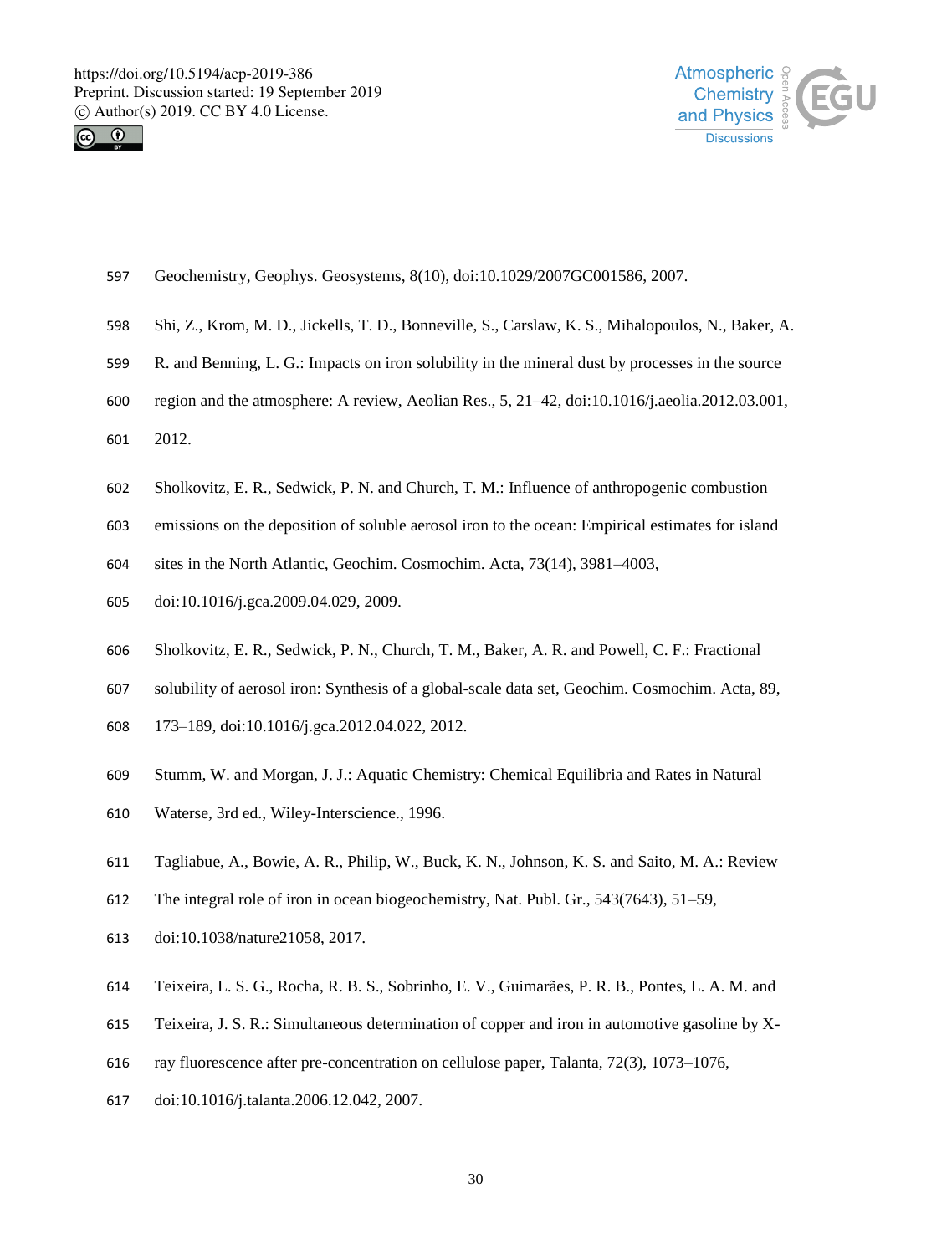



- Verma, V., Fang, T., Guo, H., King, L., Bates, J. T., Peltier, R. E., Edgerton, E., Russell, A. G.
- and Weber, R. J.: Reactive oxygen species associated with water-soluble PM2.5 in the
- southeastern United States: Spatiotemporal trends and source apportionment, Atmos. Chem.
- Phys., 14(23), 12915–12930, doi:10.5194/acp-14-12915-2014, 2014.
- Vile, G. F., Winterbourn, C. C. and Sutton, H. C.: Radical-driven fenton reactions: Studies with
- paraquat, adriamycin, and anthraquinone 6-sulfonate and citrate, ATP, ADP, and pyrophosphate
- iron chelates, Arch. Biochem. Biophys., 259(2), 616–626, doi:10.1016/0003-9861(87)90528-5,
- 1987.
- Wang, Y., Arellanes, C. and Paulson, S. E.: Hydrogen peroxide associated with ambient fine-
- mode, diesel, and biodiesel aerosol particles in Southern California, Aerosol Sci. Technol., 46(4),
- 394–402, doi:10.1080/02786826.2011.633582, 2012.
- Zhao, Y., Nguyen, N. T., Presto, A. A., Hennigan, C. J., May, A. A. and Robinson, A. L.:
- Intermediate Volatility Organic Compound Emissions from On-Road Diesel Vehicles: Chemical
- Composition, Emission Factors, and Estimated Secondary Organic Aerosol Production, Env. Sci.
- Tech., 49, 11516–11526, doi:10.1021/acs.est.5b02841, 2015.
- Zhao, Y., Nguyen, N. T., Presto, A. A., Hennigan, C. J., May, A. A. and Robinson, A. L.:
- Intermediate Volatility Organic Compound Emissions from On-Road Gasoline Vehicles and
- Small Off-Road Gasoline Engines., Environ. Sci. Technol., 50, 4554–4563,
- doi:10.1021/acs.est.5b06247, 2016.
- Zhu, X., Prospero, J. M., Savoie, D. L., Millero, F. J., Zika, R. G. and Saltzman, E. S.:
- Photoreduction of iron(III) in marine mineral aerosol solutions, J. Geophys. Res. Atmos.,
- 98(D5), 9039–9046, doi:10.1029/93JD00202, 1993.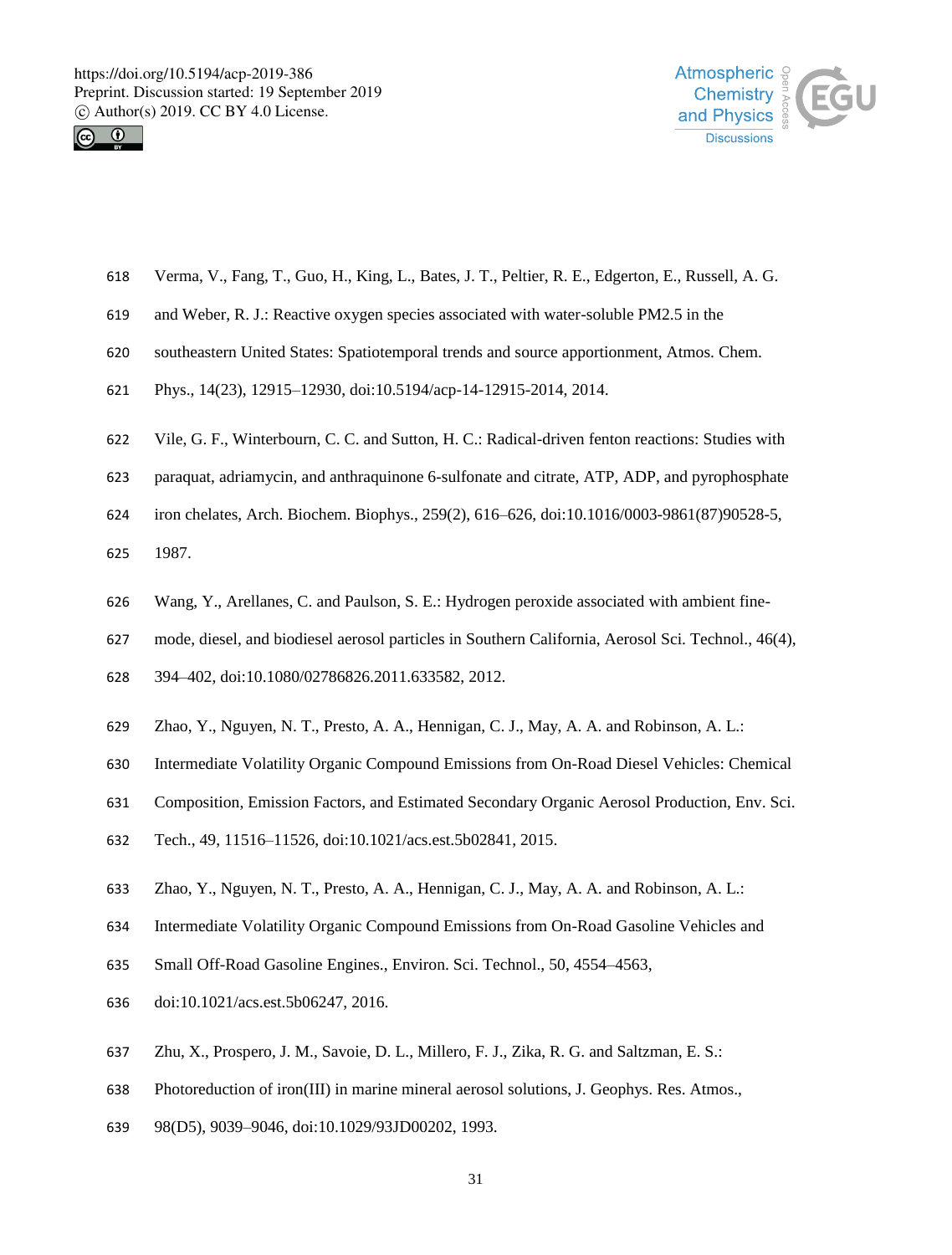



## **Tables and Figures and Captions**

- Table 1: Average of total trace total and water soluble elements from car exhaust reported in EF
- ( $\mu$ g kg-fuel<sup>-1</sup>). These samples represent a range of different makes and models of cars. The
- values in the parenthesis are the range of the vehicle populualtion. (n=32)
- 644 Table 2: Comparison of exhaust composition in g  $km^{-1}$  from different dynamometer studies
- which included both gasoline and diesel powered light duty vehicles. The values are the mean of
- the vehicle population and the values in the parenthesis are the minimum and maximum values.
- 647 This table is in g  $km^{-1}$  opposed to g kg-fuel<sup>-1</sup> in Table 1.
- 
- 
- 
- 
- 
- 
- 
- 
- 
- 
- 
-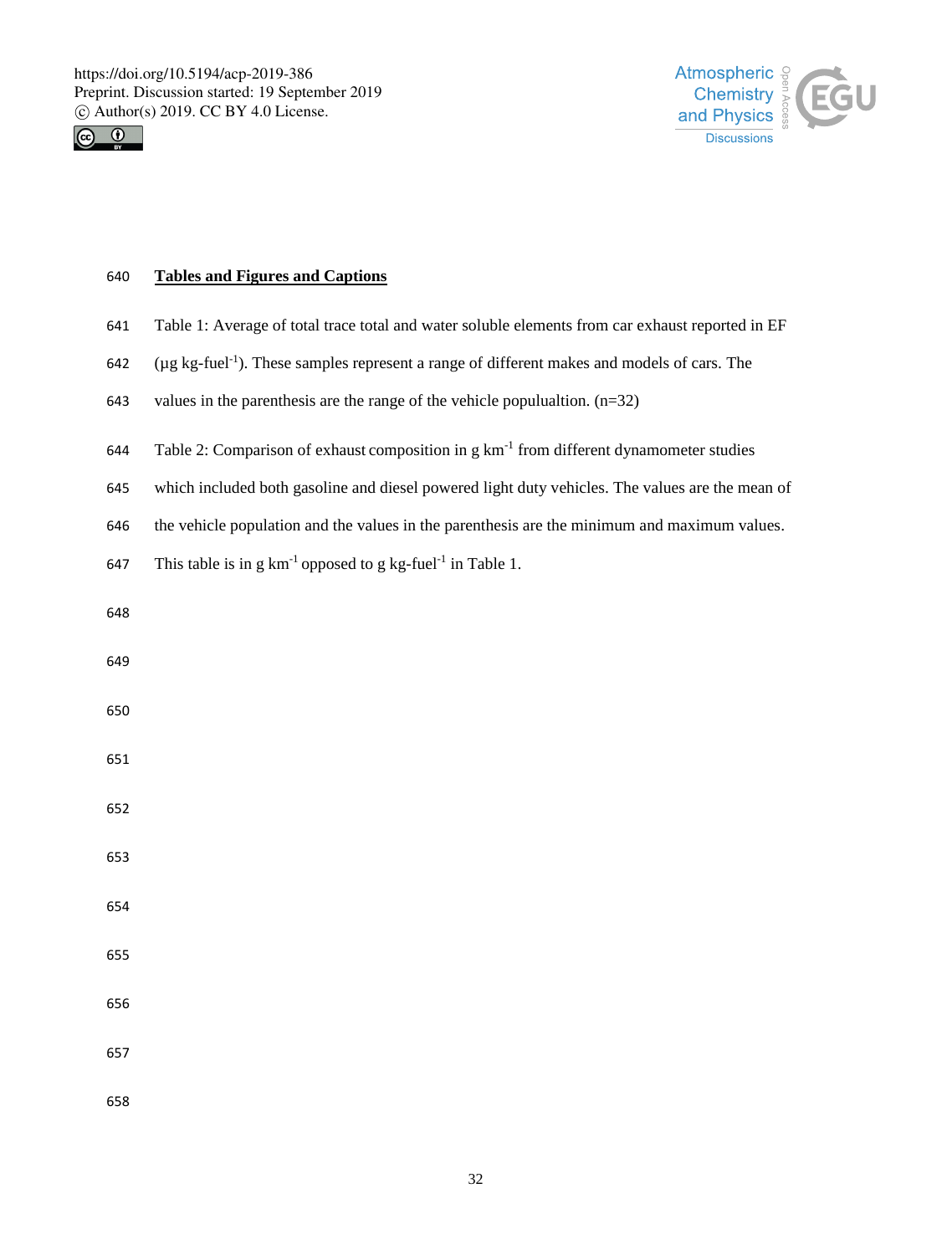



659

| 660 | Table 1: |  |
|-----|----------|--|
|     |          |  |

661

|             | <b>Total Elements</b>                            | <b>Water-Soluble Elements</b> |  |  |
|-------------|--------------------------------------------------|-------------------------------|--|--|
|             | Trace elements ( $\mu$ g kg-fuel <sup>-1</sup> ) |                               |  |  |
| Na          | 50 (0, 200)                                      | 30(0, 100)                    |  |  |
| Mg          | 40 (0, 200)                                      | 8(0, 60)                      |  |  |
| Al          | 100 (0, 2000)                                    | 20(0, 100)                    |  |  |
| K           | 20(0, 100)                                       | 20 (0, 100)                   |  |  |
| Ca          | 200 (0, 1000)                                    | 200 (0, 1000)                 |  |  |
| Ti          | 1(0, 60)                                         | 0.2(0, 2)                     |  |  |
| $\mathbf V$ | 0.02(0, 0.7)                                     | 0.02(0, 0.7)                  |  |  |
| Cr          | 5(0.04, 20)                                      | 0.6(0, 4)                     |  |  |
| Mn          | 2(0.02, 10)                                      | 1(0.007, 8)                   |  |  |
| Fe          | 80 (0, 400)                                      | 20(0, 200)                    |  |  |
| Co          | 0.2(0, 1)                                        | 0.04(0, 0.7)                  |  |  |
| Ni          | 5(0, 30)                                         | 2(0, 10)                      |  |  |
| Cu          | 20 (0, 200)                                      | 20(0, 100)                    |  |  |
| Zn          | 60(0, 300)                                       | 40 (0, 300)                   |  |  |
| As          | 0.006(0, 0.03)                                   | 0.006(0, 0.03)                |  |  |
| Se          | 0.3(0, 2)                                        | 0.05(0, 0.5)                  |  |  |
| Rb          | 0.2(0, 0.5)                                      | 0.01(0, 0.1)                  |  |  |
| Sr          | 1(0.01, 4)                                       | 0.6(0.003, 3)                 |  |  |
| Mo          | 5(0, 20)                                         | 3(0.002, 30)                  |  |  |
| Rh          | 0.06(0, 0.5)                                     | 0.007(0, 0.1)                 |  |  |
| Pd          | 0.8(0, 6)                                        | 0.3(0, 4)                     |  |  |
| Ag          | 0.1(0, 2)                                        | 0.03(0, 0.5)                  |  |  |
| Cd          | 0.007(0, 0.3)                                    | 0.009(0, 0.05)                |  |  |
| Sb          | 0.2(0, 1)                                        | 0.1(0, 0.9)                   |  |  |
| Cs          | 0.005(0, 0.02)                                   | 0.002(0, 0.02)                |  |  |
| Ba          | 5(0, 20)                                         | 3(0.06, 20)                   |  |  |
| Ce          | 4(0, 40)                                         | 0.4(0, 2)                     |  |  |
| Pt          | 0.04(0, 0.4)                                     | 0.01(0, 0.2)                  |  |  |
| Pb          | 0.4(0, 7)                                        | 0.3(0, 7)                     |  |  |
| U           | 0.002(0, 0.03)                                   | 0.002(0, 0.03)                |  |  |

662

663

664